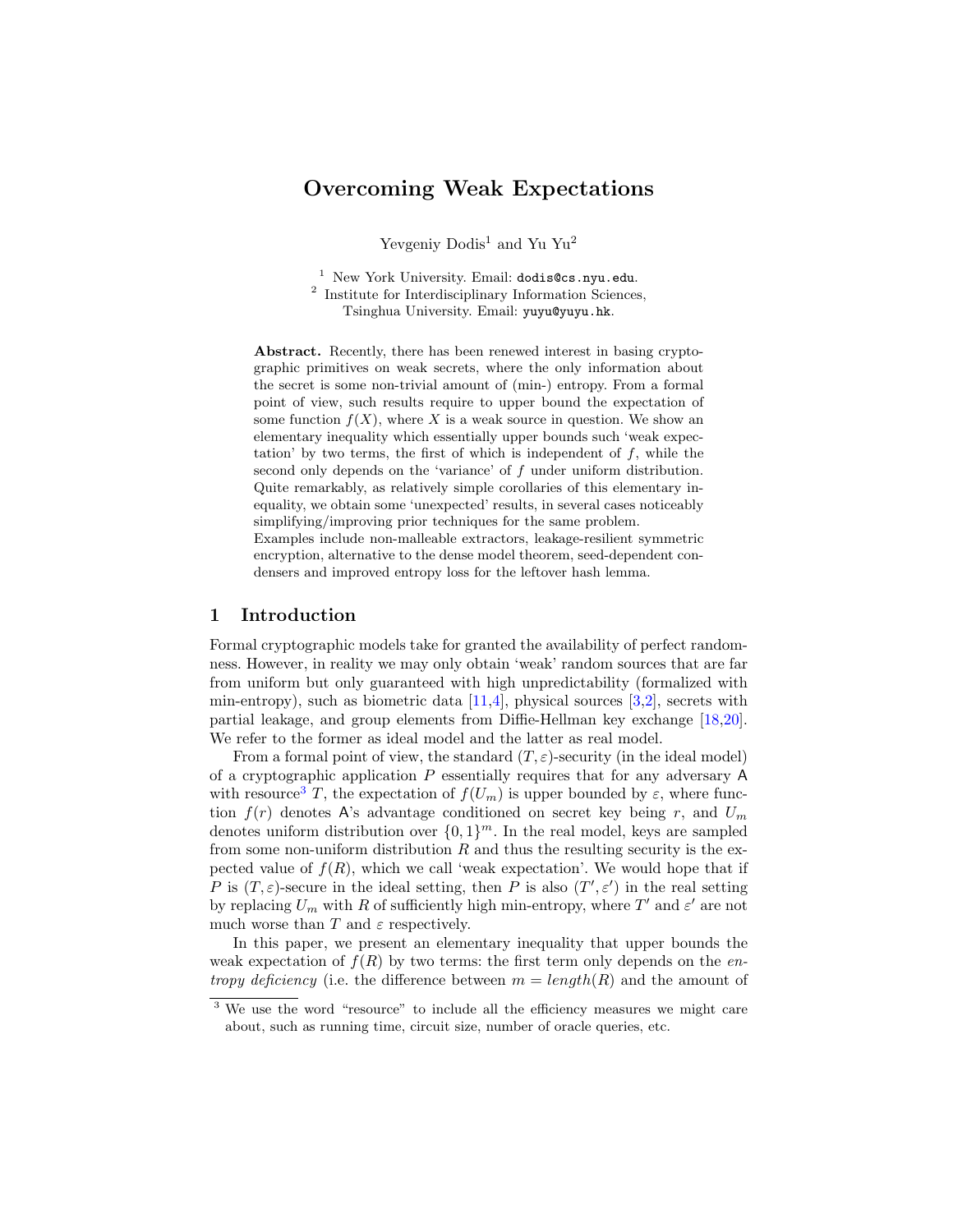entropy it has), and the second is essentially the 'variance' of  $f$  under uniform distribution  $U_m$ . Quite surprisingly, some 'unexpected' results follow as simple corollaries of this inequality, such as non-malleable extractors [\[14,](#page-21-2)[10,](#page-20-4)[7,](#page-20-5)[21\]](#page-21-3), leakage-resilient symmetric encryptions [\[24\]](#page-21-4), alternative to the dense model theorem [\[28](#page-21-5)[,27,](#page-21-6)[16,](#page-21-7)[17\]](#page-21-8), seed-dependent condensers [\[12\]](#page-20-6) and improved entropy loss for the Leftover Hash Lemma (LHL) [\[1\]](#page-20-7). We provide a unified proof for these diversified problems and in many cases significantly simply and/or improve known techniques for the same problems.

Our Technique. Our main technique is heavily based on several tools introduced by Barak et al. [\[1\]](#page-20-7) in the context of improving the "entropy loss" of the Leftover Hash Lemma [\[19\]](#page-21-9). This work concentrated on the setting of deriving (or extracting) a cryptographic key R from a weak source  $X$ , using public randomness S. The main observation of [\[1\]](#page-20-7) in this context was the fact that, for a certain class of so called "square-friendly" applications  $P$ , — an informal notion later made more explicit by  $[12]$ , and which we explain later — one can reduce the minimal entropy requirement on  $X$  by "borrowing" the security from  $P$ . The main insight of this work comes from "lifting" this important observation one level higher. Namely, "square-friendly" applications have the property of directly tolerating weak keys R. Informally, if P is "square-friendly" and  $(T, \varepsilon)$ secure with uniform key  $U_m$ , then P is  $(T', \varepsilon')$ -secure with any weak key R having entropy deficiency (see above) d, where  $T' \sim T$  and  $\varepsilon' \sim 2^d \cdot \varepsilon^4$  $\varepsilon' \sim 2^d \cdot \varepsilon^4$ .

DIRECT APPLICATIONS. As mentioned above, this "obvious-in-retrospect" observation leads to several interesting (and sometimes unexpected!) consequences. First, by considering simple applications, such as information-theoretic one-time MACs [\[22,](#page-21-10)[9\]](#page-20-8), we immediately obtain results which used to be proven directly, occasionally with elaborate analyses (essentially re-doing the elaborate analyses for the uniform case). Second, for some applications, such as weak pseudorandom functions and leakage-resilient symmetric-encryption, we obtain greatly improved results as compared to state-of-the-art [\[24\]](#page-21-4) (and, again, with much simpler proofs). Third, we carefully design new "square-friendly" applications P, generally not studied in 'ideal' (uniform-key) setting — either because of their elementary analyses, or the lack of direct applications. However, by mechanically translating such 'uninteresting' applications  $P$  to the 'real' (weak-key) setting, we obtain natural and much more 'interesting' applications  $P'$ . Moreover, by 'blindly' applying our machinery, we get surprisingly non-trivial results about the 'real' security of such applications  $P'$ . For example, starting from a (carefully crafted) variant of pairwise independent hash functions, we get the definition of so called non-malleable extractors [\[14\]](#page-21-2)! Using our machinery, we obtain an elementary construction of such non-malleable extractors from 4-wise independent hash functions, which beats a much more elaborate construction recently found by  $[10]$ .<sup>[5](#page-1-1)</sup> Using a simpler  $P$ , — essentially a "one-wise" independent hash function, — we also get a cute variant of the Leftover Hash Lemma.

<span id="page-1-0"></span><sup>&</sup>lt;sup>4</sup> Precisely,  $\varepsilon \cdot 2^d$  for unpredictability and  $\sqrt{\varepsilon \cdot 2^d}$  for indistinguishability applications.

<span id="page-1-1"></span><sup>&</sup>lt;sup>5</sup> The same final construction, with a direct proof, was independently discovered by Li [\[21\]](#page-21-3). As we explain later, our approach might have some advantages.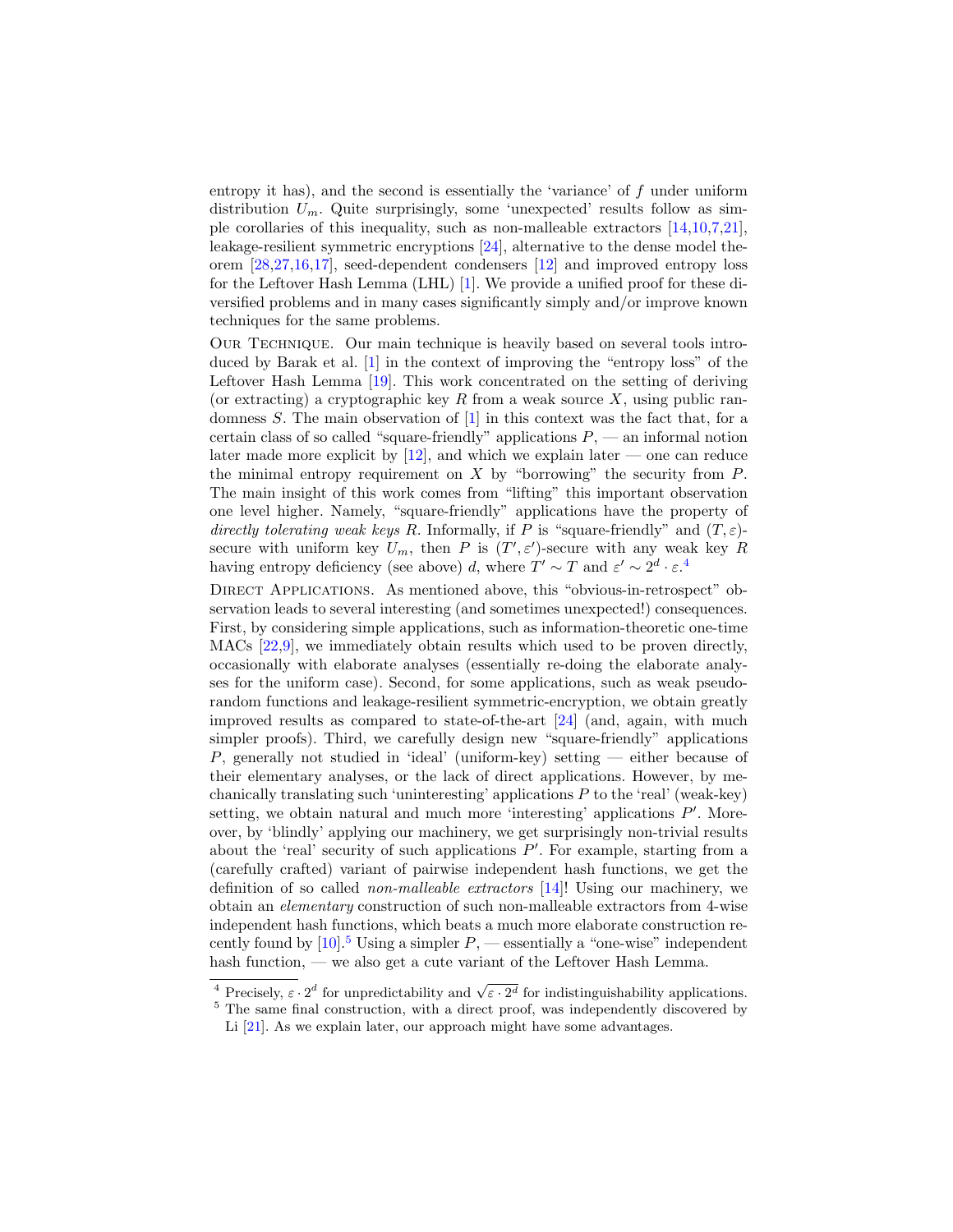Applications to Key Derivation. Finally, we apply our improved understanding of 'real' security of "square-friendly" applications to the setting of key derivation, which was the original motivation of [\[1\]](#page-20-7). First, consider the case when the application  $P$  is "square-friendly". In this case, since  $P$  can directly tolerate keys  $R$  with small entropy deficiency  $d$ , our key derivation function  $h$  only needs to be a good condenser [\[25](#page-21-11)[,26\]](#page-21-12) instead of being an extractor. Namely, instead of guaranteeing that  $R = h(X; S)$  is nearly uniform (i.e., has 0 entropy deficiency), we only require that  $R$  has small entropy deficiency. This observation was recently made by [\[12\]](#page-20-6) in a (somewhat advanced) "seed-dependent" setting for key derivation, where the distribution of  $X$  could depend on the "seed"  $S$  used to derive the final key  $R$ , and where non-trivial extraction is *impossible* [\[12](#page-20-6)[,29\]](#page-21-13). However, we observe that the same observation is true even in a more traditional "seed-independent" setting, where randomness extraction is possible (e.g., using LHL). In particular, since universal hash functions are good condensers for a wider range of parameters than extractors, we immediately get the same LHL improvements as [\[1\]](#page-20-7). Although this does not directly lead to further improvements, we believe our modular analysis better explains the results of [\[1\]](#page-20-7), and also elegantly unifies the seed-independent [\[1\]](#page-20-7) and the seed-dependent [\[12\]](#page-20-6) settings. Indeed, the seed-dependent condenser from [\[12\]](#page-20-6) is obtained from our construction by replacing a universal hash function by a collision-resistant hash function, and (literally!) changing one line in the proof (see [Lemma 6](#page-15-0) vs. [Lemma 8\)](#page-16-0).

More interestingly, we also look at the question of deriving keys for all (possibly "non-square-friendly") applications P. As follows from our results on seedindependent condensers (see [Corollary 5\)](#page-15-1), the question is the most challenging when the length of the source X is also  $m<sup>6</sup>$  $m<sup>6</sup>$  $m<sup>6</sup>$  In this case, we use (appropriately long) public randomness S and a length-doubling pseudorandom generator  $(PRG)$  G on m-bit seed, to derive the following "square-friendly" key derivation function for P: compute  $X' = G(X)$  and interpret the 2m-bit value X' as the description of a pairwise independent hash function  $h$  from  $|S|$  to  $m$  bits; then interpret S as the input to h; finally, set the final key  $R = h(S) = h_{X'}(S)$ .<sup>[7](#page-2-1)</sup> Interestingly, this method is not only useful for "non-square-friendly" applications, but even for "square-friendly" applications with security  $\varepsilon \gg \varepsilon_{\text{prg}}$  (where  $\varepsilon_{\text{prg}}$  is the security of G against the same resources T as P).

PRGs WITH WEAK SEEDS. However, the above result is especially interesting when applied to PRGs themselves (i.e.,  $P = G$ )! Namely, instead of using  $G(X)$ directly as a pseudorandom string, which is not secure with weak seeds,  $8$  we evaluate a 'hash function'  $h_{G(X)}$  on a public (random) input S, after which it is suddenly "safer" to start expanding the derived key  $R$  using  $G$ .

<span id="page-2-0"></span> $6$  Otherwise, one can apply a universal hash function to X with an m-bit output without affecting the "effective" entropy of the source.

<span id="page-2-1"></span><sup>&</sup>lt;sup>7</sup> We mention that our result is similar in spirit to the works of  $[13,8]$  $[13,8]$ , who showed that public pairwise independent hash functions can save on the amount of secret randomness in some applications.

<span id="page-2-2"></span><sup>&</sup>lt;sup>8</sup> E.g., if  $1^{st}$  bit of source X is constant, and  $1^{st}$  bit of  $G(X) = 1^{st}$  bit of X.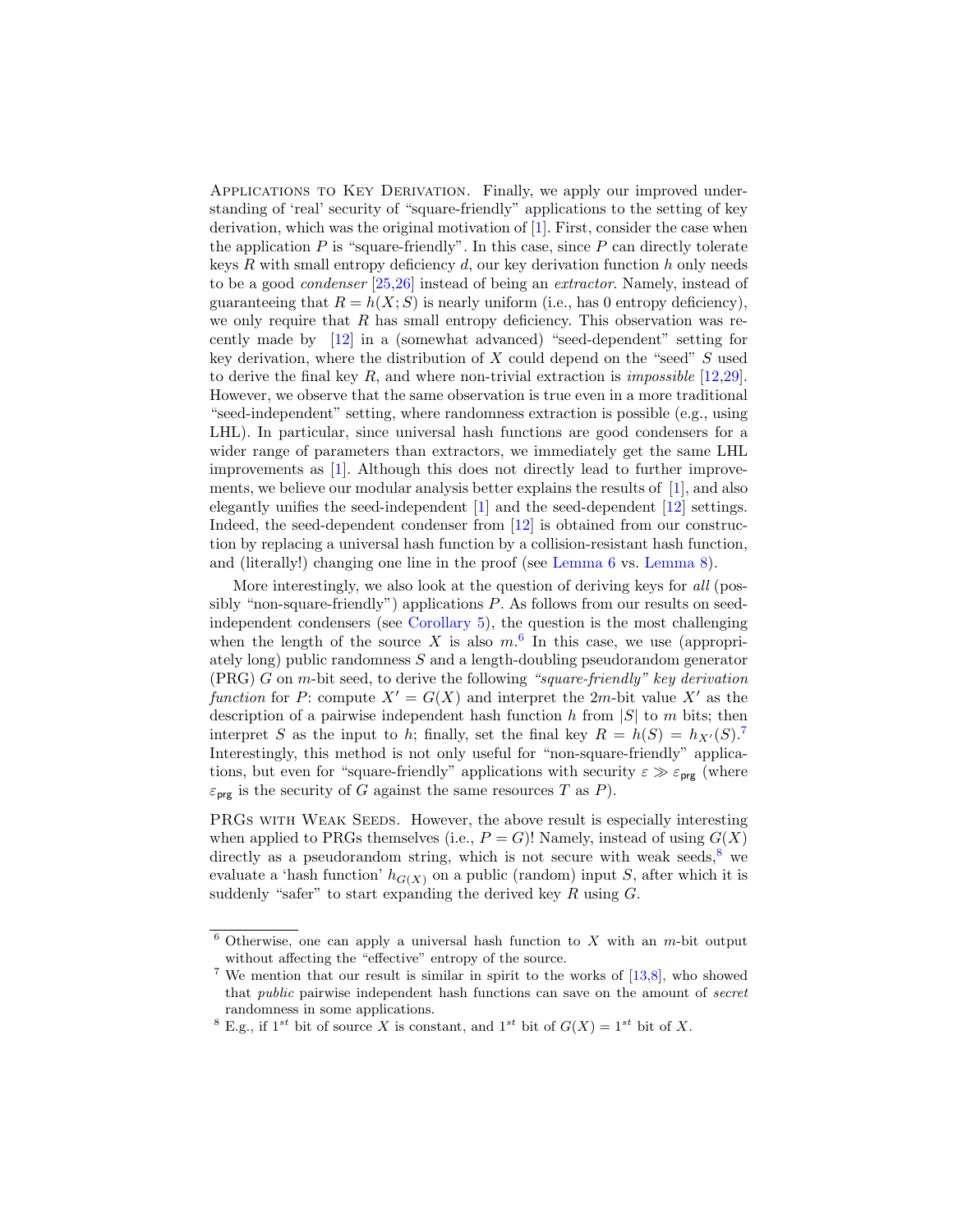Prior to our work, the only alternative method of tolerating weak PRG seeds came from the "dense model theorem" [\[28,](#page-21-5)[27,](#page-21-6)[16,](#page-21-7)[17\]](#page-21-8), which roughly states that the 2m-bit output  $X' = G(X)$  of a  $(T, \varepsilon_{\text{prg}})$ -secure PRG G is  $(T', \varepsilon')$ computationally close to having the same entropy deficiency  $d \ll m$  as X (despite being twice as long). This means, for example, that one can now apply an m-bit extractor (e.g., LHL) h' to X' to derive the final m-bit key  $R = h'(G(X))$ . Unfortunately, a closer look shows that not only  $\varepsilon'$  degrades by at least the (expected) factor  $2^d$  as compared to  $\varepsilon_{\text{prg}}$ , but also the time T' is much less than T: the most recent variant due to [\[17\]](#page-21-8) has  $T' \ll T^{1/3}$ , while previous versions [\[16,](#page-21-7)[27\]](#page-21-6) had  $T' = T \cdot \text{poly}(\varepsilon)$ . In contrast, by replacing any extractor h' by a "special" extractor — a pairwise independent hash function  $h$  — and also swapping the roles of the key and the input, we can maintain nearly the same resources  $T' \approx T$ , but at the cost of potentially<sup>[9](#page-3-0)</sup> increasing  $\varepsilon'$  from roughly  $\varepsilon_{\text{prg}} \cdot 2^d + T^{-1/3}$  to  $\sqrt{\varepsilon_{\text{prg}} \cdot 2^d}$ . We believe such a tradeoff is quite favorable for many natural settings. Additionally, our approach is likely to use fewer public random bits S:  $\log(1/\varepsilon_{\text{prg}})$  bits vs. the seed length for an extractor extracting a constant fraction of min-entropy.

# 2 Preliminaries

NOTATIONS AND DEFINITIONS. We use  $s \leftarrow S$  to denote sampling an element s according to distribution  $S$ . The min-entropy of a random variable  $X$  is defined as  $\mathbf{H}_{\infty}(X) \stackrel{\text{def}}{=} -\log(\max_{x} \Pr[X = x])$ . We use  $\mathsf{Col}(X)$  to denote the collision probability of X, i.e.,  $\text{Col}(X) \stackrel{\text{def}}{=} \sum_x \Pr[X = x]^2 \leq 2^{-H_{\infty}(X)}$ , and collision entropy  $\mathbf{H}_2(X) \stackrel{\text{def}}{=} -\log \text{Col}(X) \geq \mathbf{H}_{\infty}(X)$ . For  $c \in \{2, \infty\}$ , we say that a distribution X over  $\{0,1\}^m$  has entropy deficiency d (for a given entropy  $H_c$ ) if  $\mathbf{H}_c(X) \geq m - d$ . We also refer to the value  $D \stackrel{\text{def}}{=} 2^d$  as security deficiency of X (the reason for the name will be clear from our results).

We denote with  $\Delta_C(X, Y)$  the advantage of a circuit C in distinguishing the random variables  $X, Y: \Delta_C(X, Y) \stackrel{\text{def}}{=} |\Pr[C(X) = 1] - \Pr[C(Y) = 1]|$ . The statistical distance between two random variables  $X, Y$ , denoted by  $SD(X, Y)$ , is defined by

$$
\frac{1}{2}\sum_{x}|\Pr[X=x]-\Pr[Y=x]| = \max_{C} \Delta_C(X,Y)
$$

We write  $SD(X, Y|Z)$  (resp.  $\Delta_C(X, Y|Z)$ ) as shorthand for  $SD((X, Z), (Y, Z))$  $(\text{resp. } \Delta_C((X,Z),(Y,Z))).$ 

ABSTRACT SECURITY GAMES. We first define the general type of applications where our technique applies. The security of an application  $P$  can be defined via an interactive game between a probabilistic attacker A and a probabilistic challenger  $C(r)$ , where C is fixed by the definition of P, and where the particular secret key r used by  $C$  is derived from  $U_m$  in the 'ideal' setting, and from some

<span id="page-3-0"></span><sup>&</sup>lt;sup>9</sup> Our security is slightly worse only when  $T^{-2/3} \ll \varepsilon_{\text{prg}} \cdot 2^d$ , and is never worse by more than  $T^{1/6}$  factor irrespective of  $\varepsilon_{\text{prg}}$  and d, since  $\varepsilon_{\text{prg}} \cdot 2^d + T^{-1/3} \ge \sqrt{\varepsilon_{\text{prg}} \cdot 2^d} \cdot T^{-1/6}$ .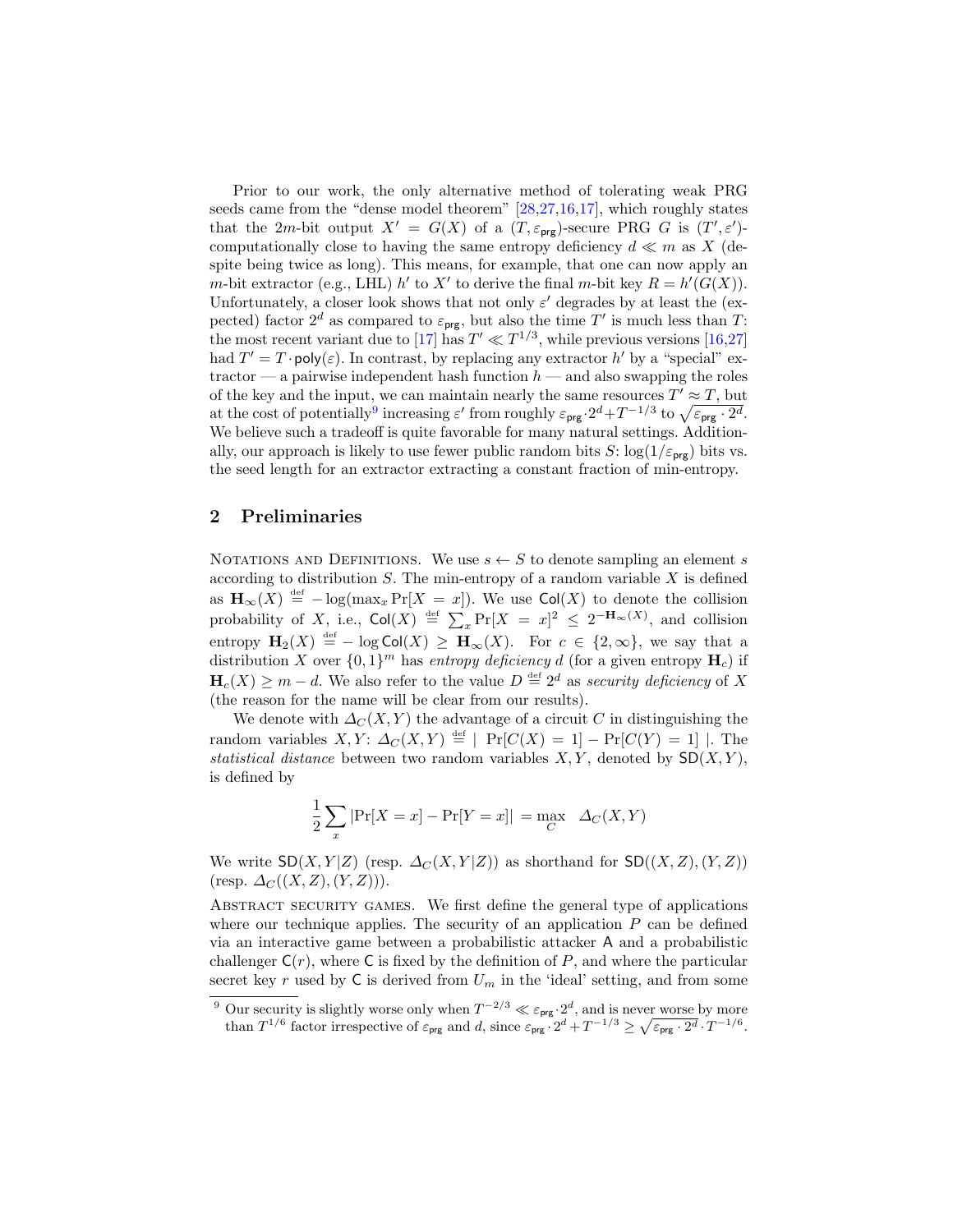distribution  $R$  in the 'real' setting. The game can have an arbitrary structure, but at the end  $C(r)$  should output a bit, with output 1 indicating that A 'won' the game and 0 otherwise.

Given a particular key r, we define the *advantage*  $f_{\mathsf{A}}(r)$  of A on r (against C fixed by P) as follows. For unpredictability games,  $f_{\mathsf{A}}(r)$  is the expected value of  $C(r)$  taken over the internal coins of A and C, so that  $f_A(r) \in [0,1]$ ; and for indistinguishability games,  $f_{\mathsf{A}}(r)$  is the expectation of  $\mathsf{C}(r) - 1/2$ , so that  $f_{\mathbf{A}}(r) \in [-1/2, 1/2]$ . When A is clear from the context, we simply write  $f(r)$ .

We will refer to  $|\mathbb{E}(f_{\mathsf{A}}(U_m))|$  as the advantage of A (in the ideal model). Similarly, for  $c \in \{2,\infty\}$ , we will refer to  $\max_R |\mathbb{E}(f_{\mathsf{A}}(R))|$ , taken over all R with  $\mathbf{H}_c(R) \geq m - d$ , as the advantage of A in the  $(m - d)$ -real<sub>c</sub> model.

**Definition 1 (Security).** An application P is  $(T, \varepsilon)$ -secure (in the ideal model) if the advantage of any T-bounded A is at most  $\varepsilon$ .

An application P is  $(T', \varepsilon')$ -secure in the  $(m-d)$ -real<sub>c</sub> model if the advantage of any T'-bounded A in the  $(m-d)$ -real<sub>c</sub> model is at most  $\varepsilon'$ .

We note that a security result in the real<sub>2</sub> model is more desirable than (and implies) that in the real<sub>∞</sub> model.

# <span id="page-4-2"></span>3 Overcoming Weak Expectations

Unpredictability applications. For unpredictability applications (with nonnegative  $f$ ), the following inequality implies that the security degrades at most by a factor of  $D = 2^d$  compared with the ideal model (which is stated as [Corol](#page-4-0)[lary 1\)](#page-4-0), where  $d$  is the entropy deficiency.

**Lemma 1.** For any (deterministic) real-valued function  $f: \{0,1\}^m \to \mathbb{R}^+ \cup \{0\}$ and any random variable R with  $\mathbf{H}_{\infty}(R) \geq m - d$ , we have

<span id="page-4-1"></span>
$$
\mathbb{E}[f(R)] \leq 2^d \cdot \mathbb{E}[f(U_m)] \tag{1}
$$

Proof.  $\mathbb{E}[f(R)] = \sum_r \Pr[R = r] \cdot f(r) \leq 2^d \cdot \sum_r \frac{1}{2^m} \cdot f(r)$ .

<span id="page-4-0"></span>**Corollary 1.** If an unpredictability application P is  $(T, \varepsilon)$ -secure in the ideal model, then P is  $(T, 2^d \cdot \varepsilon)$ -secure in the  $(m-d)$ -real<sub>∞</sub> model.

The above only applies to all "unpredictability" applications such as one-way functions, MACs and digital signatures. In the full version [\[15\]](#page-21-15) we give a simple concrete example, by applying this technique to one-time (information-theoretic) message authentication codes, and re-deriving the results of [\[22,](#page-21-10)[9\]](#page-20-8) in a simpler, more modular manner.

Indistinguishability applications. Unfortunately, [Corollary 1](#page-4-0) critically depends on the non-negativity of  $f$ , and is generally false when  $f$  can be negative, which happens for indistinguishability applications. In fact, for certain indistinguishability applications, such as one-time pad, pseudo-random- generators and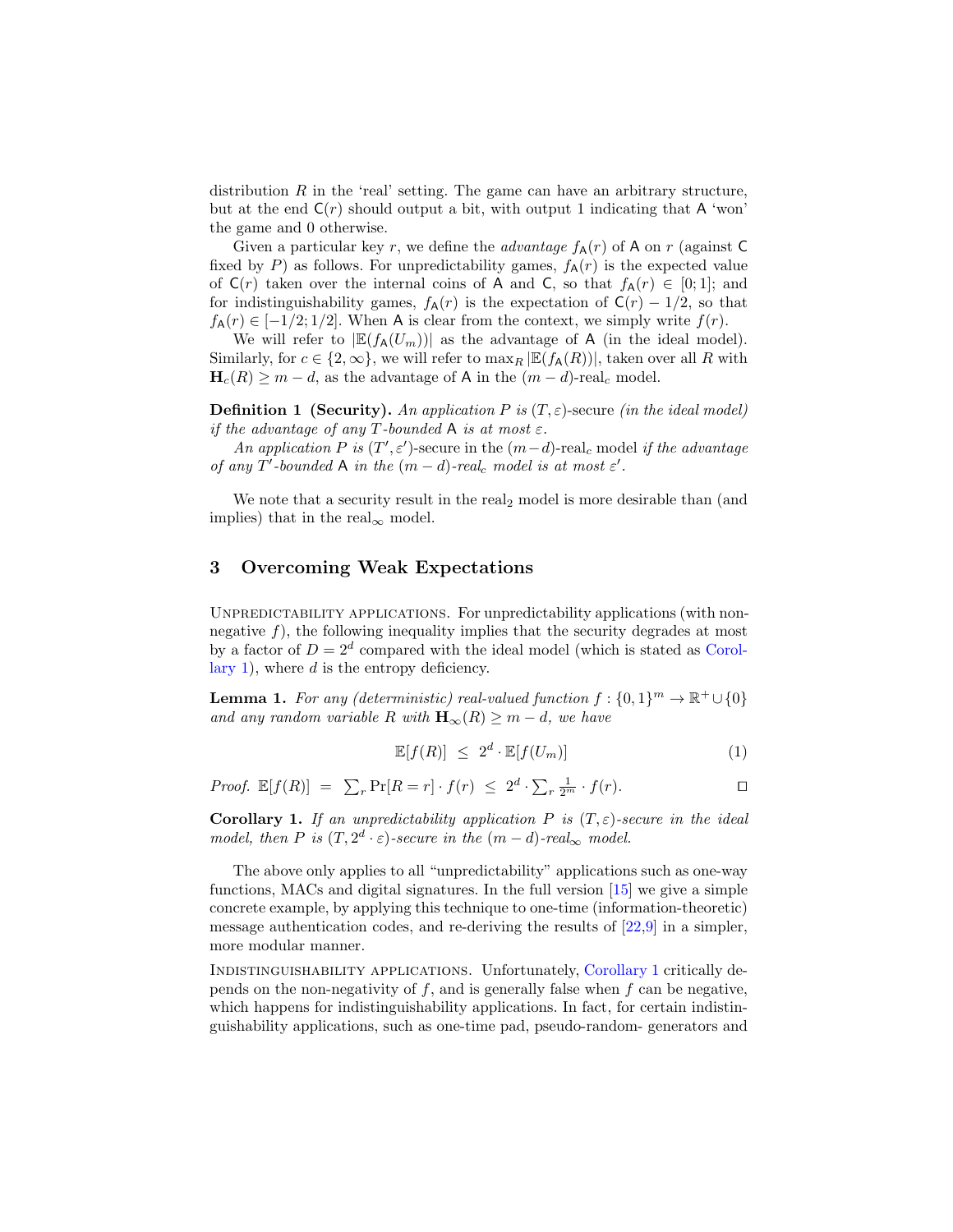functions (PRGs and PRFs), there exists R with  $d = 1$  such that  $\mathbb{E}[f(U_m)]$  is negligible (or even zero!) but  $\mathbb{E}[f(R)] = 1/2$ . For example, consider one-time pad encryption  $e = x \oplus r$  of the message x using a key r, which has perfect security  $\varepsilon = 0$  in the ideal model, when  $r \leftarrow U_m$ . However, imagine an imperfect key  $R$ , whose first bit is 0 and the remaining bits are uniform. Clearly,  $\mathbf{H}_{\infty}(R) = m - 1$ , but one can perfectly distinguish the encryptions of any two messages differing in the first bit, implying  $(m-1)$ -real<sub>∞</sub> security  $\varepsilon' = 1/2$ . Fortunately, below we give another inequality for general  $f$ , which will be useful for other indistinguishability applications.

<span id="page-5-0"></span>**Lemma 2.** For any (deterministic) real-valued function  $f: \{0,1\}^m \to \mathbb{R}$  and any random variable R with  $\mathbf{H}_2(R) \geq m - d$ , we have

$$
|\mathbb{E}[f(R)]| \leq \sqrt{2^d} \cdot \sqrt{\mathbb{E}[f(U_m)^2]}
$$
 (2)

 $\Box$ 

*Proof.* Denote  $p(r) = Pr[R = r]$ , and also recall the Cauchy-Schwartz inequality  $|\sum a_i b_i| \leq \sqrt{(\sum a_i^2) \cdot (\sum b_i^2)}$ . We have

$$
|\mathbb{E}[f(R)]| = \left| \sum_{r} p(r) \cdot f(r) \right| \leq \sqrt{2^m \cdot \sum_{r} p(r)^2} \cdot \sqrt{\frac{1}{2^m} \sum_{r} f(r)^2}
$$

$$
= \sqrt{2^d \cdot \mathbb{E}[f(U_m)^2]}
$$

[Lemma 2](#page-5-0) upper bounds the (squared) weak expectation by the product of "security deficiency"  $D = 2^d$  of R and  $\mathbb{E}[f(U_m)^2]$ . As with unpredictability applications, the value  $D$  comes to play due to the entropy deficiency of  $R$ , independent of f. Also, the second term  $\mathbb{E}[f(U_m)^2]$  only depends on the uniform distribution (and not on  $R$ ). However, it no longer bounds the ideal model security  $\mathbb{E}[f(U_m)]$  of our application in consideration, but rather the expected square of the attacker's advantage. This leads us to the notion of *square security*, which was implicitly introduced by  $[1]$  and later made explicit by  $[12]$  in a more restricted context of key derivation.

Definition 2 (Square Security). An application P is  $(T, \sigma)$ -square secure if for any T-bounded adversary A we have  $\mathbb{E}[f(U_m)^2] \leq \sigma$ , where  $f(r)$  denotes A's advantage conditioned on key being r.

Applying this definition to [Lemma 2,](#page-5-0) we get the following general result.

<span id="page-5-1"></span>Corollary 2 (Square security implies real model security). If P is  $(T, \sigma)$ -Corollary 2 (Square security implies real model security). If P square secure, then P is  $(T, \sqrt{2^d \cdot \sigma})$ -secure in the  $(m-d)$ -real<sub>2</sub> model.

WHAT APPLICATIONS HAVE SQUARE SECURITY? More precisely, for which applications P does a good bound on standard security  $\varepsilon$  also imply a good bound on their square security? Let us call such applications square-friendly. We start with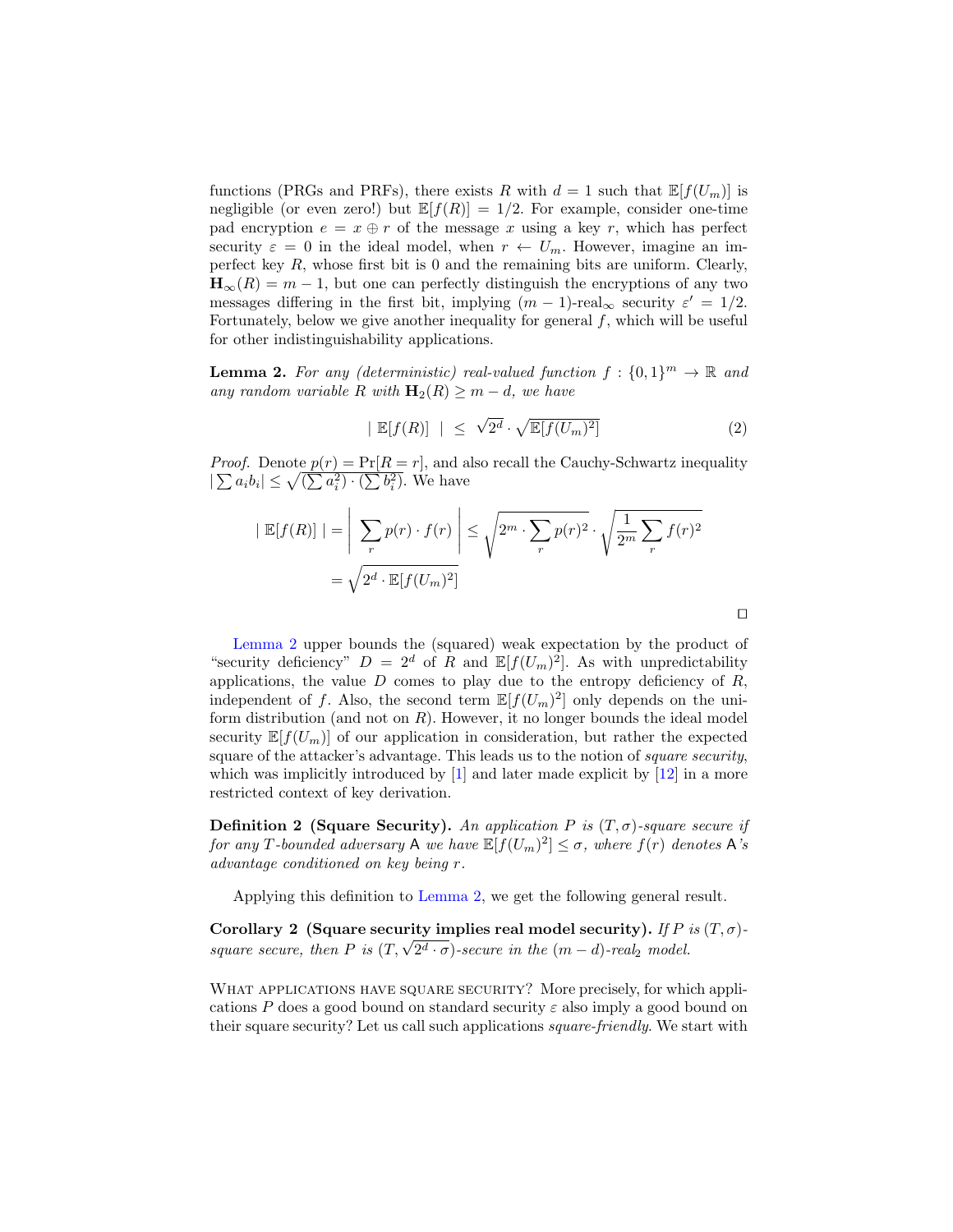a few simple observations. First, all  $(T, \varepsilon)$ -secure unpredictability applications P are  $(T, \varepsilon)$ -square secure, since for non-negative f we have  $\mathbb{E}[f(U_m)^2] \leq \mathbb{E}[f(U_m)]$ . are  $(1, \varepsilon)$ -square secure, since for non-negative f we have  $\mathbb{E}[J(U_m)^{-1}] \leq \mathbb{E}[J(U_m)]$ .<br>Hence, we immediately get  $\sqrt{2^d \cdot \varepsilon}$ -security in  $(m-d)$ -real<sub>2</sub> model for such applications. Notice, this bound is weaker than the  $2^d\varepsilon$  bound in [Corollary 1,](#page-4-0) although it applies whenever  $\mathbf{H}_2(R) \geq m-d$  (instead of only when  $\mathbf{H}_{\infty}(R) \geq m-d$ , which is more restrictive). Still, we will find the seemingly weaker bound from [Lemma 2](#page-5-0) useful even for unpredictability applications, when we talk about key derivation functions in [Section 4.](#page-13-0) This will precisely use the fact that Renyi entropy is a weaker restriction than min-entropy, making it easier to construct an appropriate key derivation function.

Moving to indistinguishability applications, it is known that PRGs, PRFs and one-time pads cannot have good square security (see [\[1\]](#page-20-7)). Indeed, given our earlier counter-example for the one-time pad, a different result would contradict the bound in [Corollary 2.](#page-5-1) To see this explicitly, consider a 1-bit one time pad encryption  $e = x \oplus r$ , where  $x, r, e \in \{0, 1\}$  are the message, the key and the ciphertext, respectively. Consider also the attacker A who guesses that  $x = e$ . When the key  $r = 0$ , A is right and  $f(0) = 1 - \frac{1}{2} = \frac{1}{2}$ . Similarly, when the key  $r = 1$ , A is wrong and  $f(1) = 0 - \frac{1}{2} = -\frac{1}{2}$ . This gives perfect  $\varepsilon = \mathbb{E}[f(U_1)] = 0$ , but  $\sigma = \mathbb{E}[f(U_1)^2] = \frac{1}{4}$ .

Fortunately, there are still many interesting indistinguishability applications which are square-friendly, such as stateless chosen plaintext attack (CPA) secure encryption and weak pseudo-random functions (weak PRFs), as shown by [\[1\]](#page-20-7). These examples are shown using an elegant "double run" technique from [\[1\]](#page-20-7). In the following we give a slightly cleaner exposition of this technique, by decomposing (until [Section 4\)](#page-13-0) the core of this technique from the specifics of the key derivation setting. We also mention the "multi-run" extension of this technique, and then derive several new, somewhat unexpected examples, using several variants of q-wise independent hash functions.

### 3.1 Square-Friendly Applications via the Double-Run Trick

To make the exposition more intuitive, we start with a nice example of CPA-secure symmetric-key encryption schemes from [\[1\]](#page-20-7), and later abstract and generalize the resulting technique.

ILLUSTRATING EXAMPLE. Recall, for this application  $P$  the attacker "resources"  $T = (t, q)$ , where t is the running time of A and q is the total number of encryption queries made by A. More specifically, A is allowed to (adaptively) ask the challenger  $C(r)$  to produce (randomly generated) encryptions of  $(q-1)$  arbitrary messages  $s_1, \ldots, s_{q-1}$  under the secret key r, and (at any moment) one special "challenge" query  $(s_0^*, s_1^*)$ . In response to this latter query,  $\mathsf{C}(r)$  picks a random bit  $b \in \{0, 1\}$  and returns the encryption of  $s_b^*$ . Eventually, A outputs a bit  $b'$  and 'wins' if  $b' = b$ . As with other indistinguishability applications, the advantage  $f(r)$  of A on key r is  $Pr[b = b'] - 1/2$ .

<span id="page-6-0"></span>**Lemma 3** ([\[1\]](#page-20-7)). Assume P is a symmetric-key encryption scheme which is  $((2t, 2q), 2\varepsilon)$ -CPA-secure (in the ideal model). Then P is  $((t, q), \varepsilon)$ -square secure.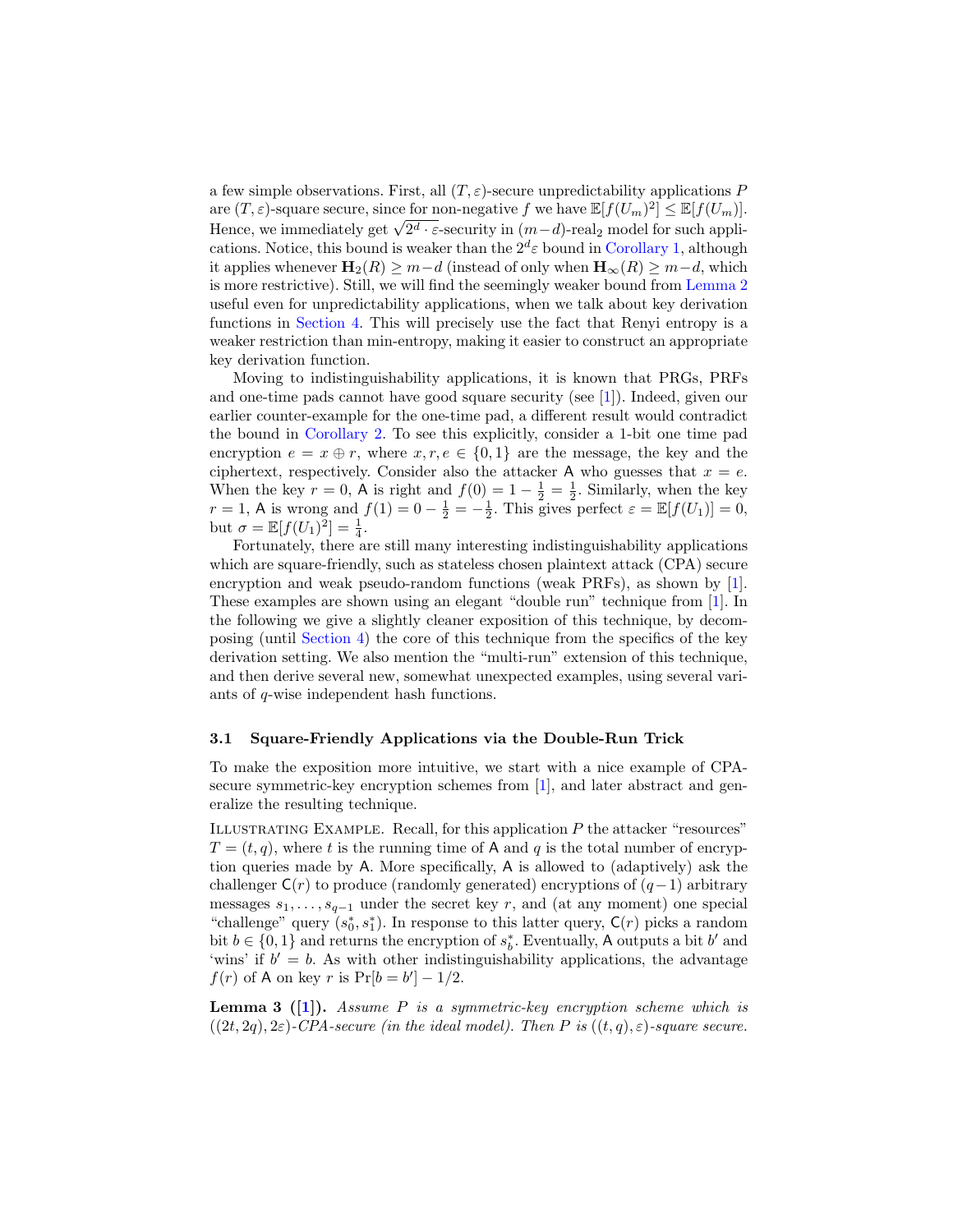Hence, standard CPA-security implies essentially the same level "CPA-squaresecurity" (formally, with all parameters halved).

*Proof.* It suffices to show that for any  $r$  and any attacker A with running time t and q queries, there exists another attacker B with running time 2t and 2q queries, such that B's advantage on r is twice the squared advantage of A on  $r$ .

The strategy of B is to initialize two independent copies of A (with fresh randomness) — call them  $A_1$  and  $A_2$  — and run them one after another as follows. First, it first simulates a run of  $A_1$  against the 'imaginary' challenger  $C_1(r)$ , using q regular encryption queries to its own 'real' challenger  $C(r)$ , to simulate both  $(q-1)$  regular and 1 challenge queries of A<sub>1</sub> to C<sub>1</sub>(r). In particular, the knowledge of the first challenge bit  $b_1$  (which B chose himself) allows B to know whether or not  $A_1$  succeeded in this simulated run. After the first simulated run is over, B now runs a second fresh copy  $A_2$  of A "for real", now using  $A_2$ 's challenge query  $(s_0^*, s_1^*)$  to  $C_2$  as its own challenge query with C. This uses a total of 2q queries for B to complete both runs. Finally, if  $A_1$  wins the game in its first run (against simulated  $C_1$ ), then B returns  $A_2$ 's answer in the second run unmodified; otherwise, B reverses the answer of  $A_2$ , interpreting the mistake of  $A_1$  in the first run as an indication of a likely mistake of  $A_2$  in the second run as well. In particular, irrespective of the sign of A's advantage  $\varepsilon$  below, we have

$$
\Pr[\text{B wins}] = \Pr[\text{A wins twice}] + \Pr[\text{A loses twice}]
$$

$$
= \left(\frac{1}{2} \pm \varepsilon\right)^2 + \left(\frac{1}{2} \mp \varepsilon\right)^2 = \frac{1}{2} + 2\varepsilon^2
$$

<span id="page-7-0"></span> $\Box$ 

The following theorem immediately follows from [Corollary 2](#page-5-1) and [Lemma 3.](#page-6-0)

**Theorem 1.** Assume P is a  $((2t, 2q), 2\varepsilon)$ -CPA secure symmetric-key encryption scheme in the ideal model. Then P is also  $((t,q), \sqrt{2^d \cdot \varepsilon})$ -secure in the  $(m-d)$ real<sup>2</sup> model.

DOUBLE-RUN TRICK. We now generalize this technique to any indistinguishability application P which we call  $(T', T, \gamma)$ -simulatable, slightly generalizing (and, in our opinion, simplifying) the related notion introduced by  $[1]$ . For syntactic convenience (and without loss of generality), we assume that in the security game for P the challenger  $C(r)$  chooses a random bit b, and the attacker A wins by outputting a bit  $b' = b$  without violating some failure predicate F, where F is efficiently checkable by both A and C. For example, for the CPA encryption example from above, this failure predicate  $F$  is empty. In contrast, for the related notion of chosen ciphertext (CCA) security, F will be true if A asked C to decrypt the actual challenge ciphertext. Notice, since any A can efficiently check F, we could have assumed that no such A will violate  $F$  (we call such A legal). However, we will find our small convention slightly more convenient in the future, including the following definition.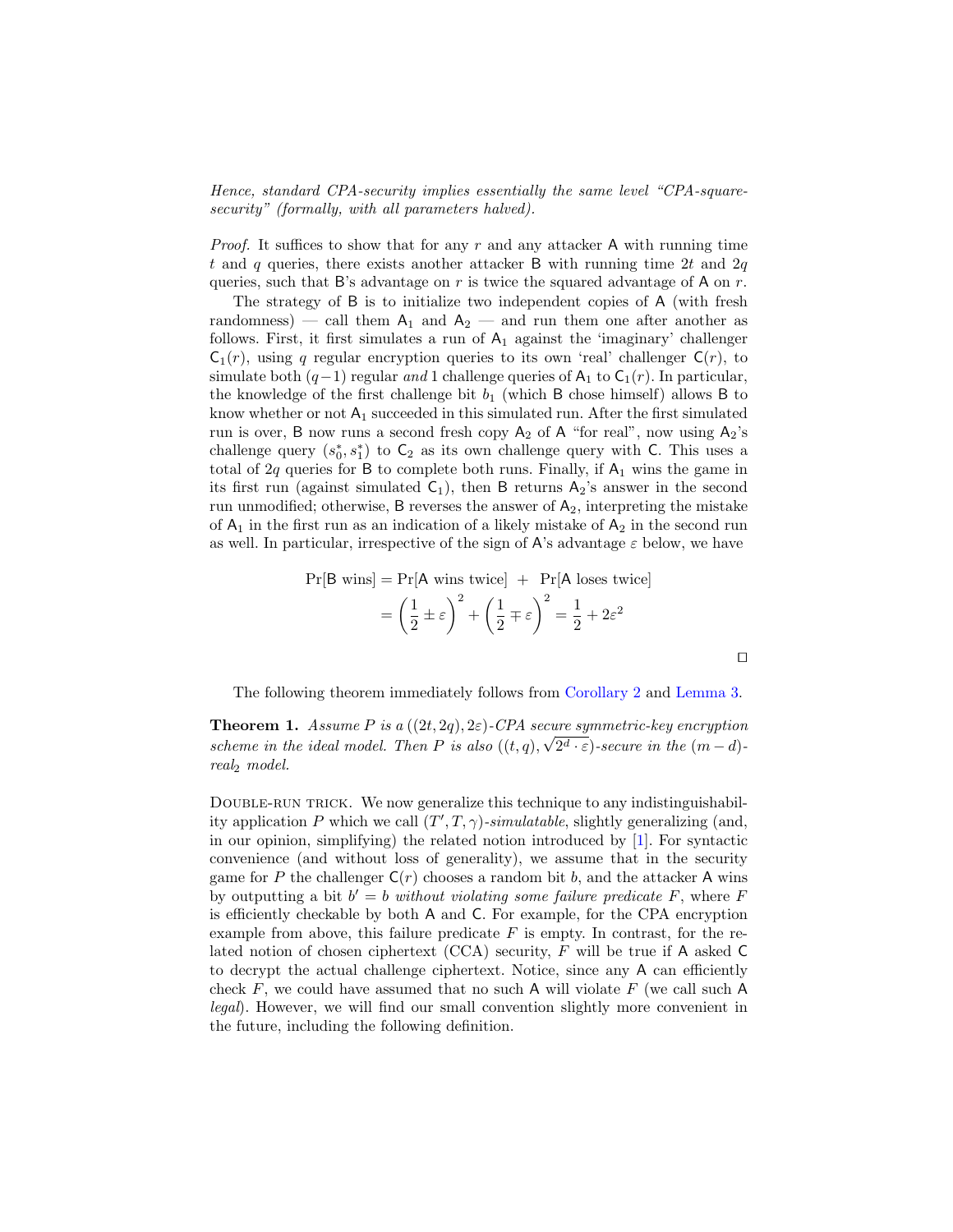**Definition 3.** We say that an indistinguishability application P is  $(T', T, \gamma)$ simulatable, if for any secret key r and any legal,  $T$ -bounded attacker A, there exists a (possibly illegal!) T'-bounded attacker B (for some  $T' \geq T$ ) such that:

- (1) The execution between  $\mathsf B$  and 'real'  $\mathsf C(r)$  defines two independent executions between a copy  $A_i$  of A and a 'simulated' challenger  $C_i(r)$ , for  $i = 1, 2$ . In particular, except reusing the same r,  $A_1, C_1(r), A_2, C_2(r)$  use fresh and independent randomness, including independent challenge bits  $b_1$  and  $b_2$ .
- (2) The challenge b used by 'real'  $C(r)$  is equal to the challenge  $b_2$  used by 'simulated'  $C_2$ .
- (3) Before making its guess  $b'$  of the challenge bit b, B learns the values  $b_1, b'_1$ and  $b'_2$ .
- (4) The probability of B violating the failure predicate F is at most  $\gamma$ .

For example, the proof of [Theorem 1](#page-7-0) showed that any CPA-secure encryption is  $(T' = (2t, 2q), T = (t, q), \gamma = 0)$ -simulatable, since B indeed simulated two runs of A satisfying conditions (1)-(4) above. In particular, a straightforward abstraction of our proof shows the following:

<span id="page-8-0"></span>**Lemma 4.** Assume P is a  $(T', \varepsilon)$ -secure and  $(T', T, \gamma)$ -simulatable, then P is  $(T, \sigma)$ -square secure, where  $\sigma \leq (\varepsilon + \gamma)/2$ . In particular, by [Corollary 2](#page-5-1) P is  $(T, \sqrt{2^{d-1}(\varepsilon + \gamma)})$ -secure in the  $(m-d)$ -real<sub>2</sub> model.

Multi-Run Extension. In the double-run game we use a test-run to estimate the sign of the advantage (whether it is positive or not), which advises attacker B whether or not to reverse A's answer in the real run. We can generalize this to a multi-run setting: the attacker B test-runs A for some odd  $(2i + 1)$  times, and takes a majority vote before the actual run, which gives B more accurate estimate on the sign of the advantage of A. Interestingly, with a different motivation in mind, this precise question was studied by Brakerski and Goldreich [\[5\]](#page-20-10). Translated to our vocabulary, to gain a factor  $\alpha > 1$  in the square security (i.e., to show that  $\sigma \leq \varepsilon/\alpha$ , one needs to run the original distinguisher A for  $\Theta(\alpha^2)$ times. Going back to [Corollary 2,](#page-5-1) to get 'real' security  $\varepsilon' = \frac{1}{\alpha} \cdot \sqrt{2^d \cdot \varepsilon}$ , one needs to run A for  $O(\alpha^4)$  times, therefore losing this factor in the allowed resources T. Although theoretically interesting, it appears that the best practical tradeoff is already achieved using the "double-run" trick itself, a conclusion shared by [\[5\]](#page-20-10).

#### <span id="page-8-1"></span>3.2 Applications to Weak Pseudorandom Functions and Extractors

Recall, weak PRFs [\[23\]](#page-21-16) are close relatives of CPA-secure symmetric encryption, and relax the notion of (regular) PRFs. For future applications, we give a precise definition below.

**Definition 4**  $(((t,q),\delta))$ -weak PRFs). A family H of functions  $\{h_r : \{0,1\}^n \to$  $\{0,1\}^l$  |  $r \in \{0,1\}^m$  is  $((t,q),\delta)$ -secure weak PRF, if for any t-bounded attacker A, and random  $s, s_1, \ldots, s_{q-1} \leftarrow U_n$  and  $r \leftarrow U_m$ , we have

 $\Delta_{\mathsf{A}}(h_r(s), U_l \mid s, s_1, h_r(s_1), \cdots, s_{q-1}, h_r(s_{q-1}) ) \leq \delta$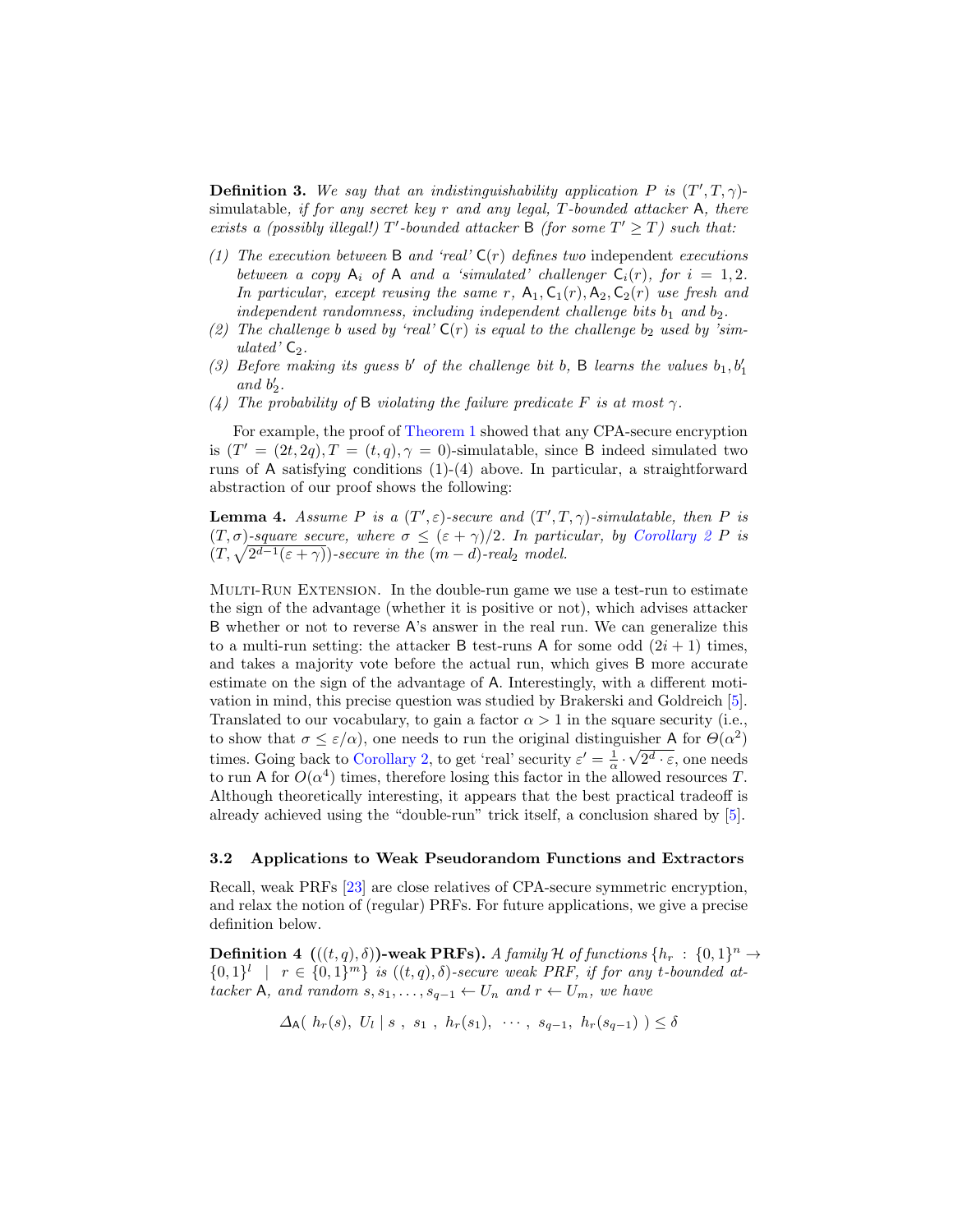Notice, it is impossible to achieve  $\delta = 0$  in this definition for  $q > 1$ , as there is always a small chance that  $s \in \{s_1, \ldots, s_{q-1}\}.$  Also, just like CPA-secure encryption, weak PRFs are easily seen to be  $((2t, 2q), (t, q), 0)$ -simulatable, since the 'outer' attacker  $B$  can choose its own bit  $b_1$ , and set the challenge value of the first run to be  $h_r(s_q)$  if  $b_1 = 0$ , and uniform  $U_l$  otherwise. By [Lemma 4,](#page-8-0) this means that

<span id="page-9-0"></span>**Theorem 2.** Assume P is a  $((2t, 2q), \delta)$ -secure weak PRF in the ideal model. Then P is  $((t, q), \delta/2)$ -square secure, as well as  $((t, q), \sqrt{2^{d-1}} \cdot \delta)$ -secure in the  $(m - d)$ -real<sub>2</sub> model.

Moreover, by applying the multi-run extension, if P is a  $((O(\alpha^4 \cdot t), O(\alpha^4 \cdot t)))$ q),  $\delta$ )-secure, then P is also  $((t, q), \frac{1}{\alpha} \cdot \sqrt{2^d \cdot \delta})$ -secure in the  $(m-d)$ -real<sub>2</sub> model. This results nicely improves (and simplifies!) a result of Pietrzak [\[24\]](#page-21-4), who achieved security  $\delta' \sim \delta \cdot 2^d$ , but at a price of reducing the allowed running time t' and the number of queries q' by a huge factor  $\text{poly}(1/\delta') = \text{poly}(2^d, 1/\delta)$ . A comparable (actually, slightly better) result follows from our multi-run deriva-√ tion above, by taking a very large value of  $\alpha \sim 1/\sqrt{2d\delta}$ . Of course, such large  $\alpha$ makes the resulting values t and q really low compared to the original  $t'$  and  $q'$ . Indeed, we believe the region of 'small'  $\alpha$ , and especially the result of [Theorem 2,](#page-9-0) is much more relevant for practical use.

While the security of weak PRFs with weak keys was already studied by [\[24,](#page-21-4)[1\]](#page-20-7) with large  $q$  in mind, we obtain some expected results by concentrating on the most basic case of  $q = 1$ .

APPLICATION TO EXTRACTORS. By looking at the k-real<sub>2</sub> security (where  $k =$  $m - d$ ) of weak PRFs for  $q = 1$  and  $t = \infty$ , we essentially obtain the notion of extractors for Renyi entropy!

**Definition 5 (Extractors).** We say that an efficient function  $Ext : \{0,1\}^m \times$  $\{0,1\}^n \rightarrow \{0,1\}^l$  is a strong  $(k,\varepsilon)$ -extractor, if for all R (over  $\{0,1\}^m$ ) with  $\mathbf{H}_2(R) \geq k$  and for random S (uniform over  $\{0,1\}^n$ ), we get

$$
\mathsf{SD}(\ \mathsf{Ext}(R;S)\ ,\ U_l\mid S)\leq \varepsilon
$$

where coins  $S \leftarrow U_n$  is the random seed of Ext. The value  $L = k - l$  is called the entropy loss of Ext.

To apply [Theorem 2](#page-9-0) (with  $q = 1$ ,  $t = \infty$  and  $k = m - d$ ) and obtain such extractors, all that remains is to build an  $((\infty, 2), \delta)$ -secure weak PRFs for a low value of  $\delta$ , which is essentially a *pairwise independent* hash function on two random inputs:

$$
\text{SD}(h_r(s), U_l \mid s, s', h_r(s')) \le \delta \tag{3}
$$

where  $r \leftarrow U_m$  and  $s, s' \leftarrow U_n$ . For example, using any traditional pairwise independent hash function, which has the property that

<span id="page-9-1"></span>
$$
\Pr_{r \leftarrow U_m} [h_r(s) = a \ \land \ h_r(s') = a'] = 2^{-2l} \tag{4}
$$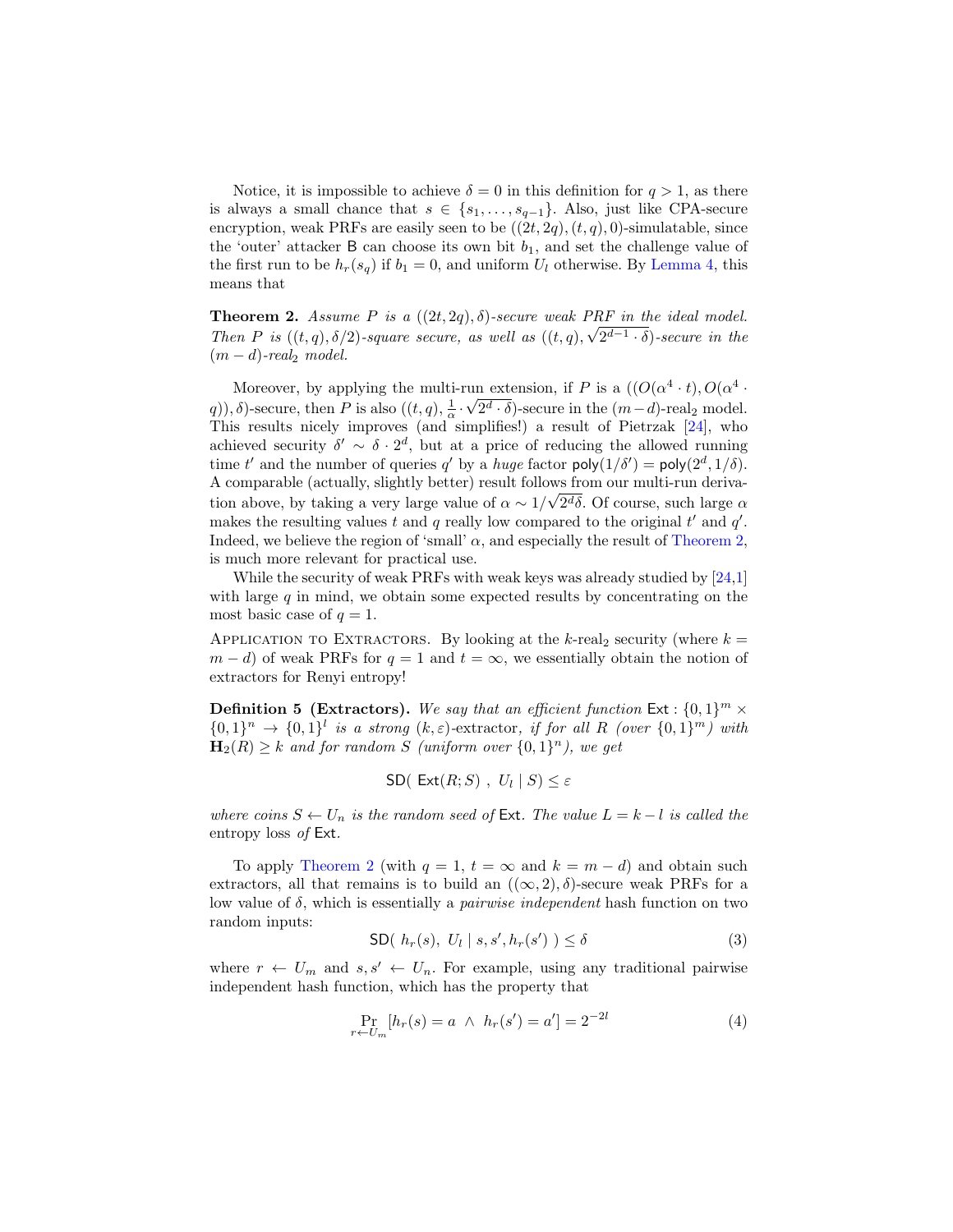for any  $s \neq s'$  and any  $a, a' \in \{0, 1\}^l$ , we achieve that the only case when one can distinguish  $h_r(s)$  and  $h_r(s')$  is when  $s = s'$ , which happens with probability  $2^{-n}$ . In other words, pairwise independent hashing gives  $\delta = 2^{-n}$ , which, in turn, gives (by [Theorem 2,](#page-9-0) with  $q = 1$ ,  $t = \infty$ ,  $k = m - d$  and  $\delta = 2^{-n}$ ):

Corollary 3 (Alternative LHL). If  $\mathcal{H} \stackrel{\text{def}}{=} \{h_r : \{0,1\}^n \to \{0,1\}^l \mid r \in$  $\{0,1\}^m\}$  is pairwise independent (i.e., satisfies [Equation \(4\)\)](#page-9-1), then  $\mathsf{Ext}(r;s) \stackrel{\mathsf{def}}{=}$  $\{0,1\}^n$  is parrwise independent (i.e., sa<br> $h_r(s)$  is a strong  $(k, \sqrt{2^{m-k-n}})$ -extractor.

To compare this result with the standard LHL [\[19\]](#page-21-9), the optimal key length m for a family of pairwise independent hash functions from  $n$  to l bits (where  $l \leq m/2$ ) is known to be  $m = n + l$  (e.g., using Toeplitz matrices). Plugging this to our bound in  $\varepsilon$  above, we get the same bound  $\varepsilon = \sqrt{2^{l-k}} = 2^{-L/2}$  as the leftover hash lemma, where in both cases  $l$  is output size and  $k$  is the entropy of the source. More detailed comparison can be found in the full version [\[15\]](#page-21-15).

Computational Pairwise Independence. Continuing our exploration of  $q = 1$  (whose square security follows from regular security of  $q = 2$ ), informationtheoretic pairwise independence requires that the length  $m$  of the key  $r$  is at least twice the length l of the function output  $h_r(s)$ . Looking ahead at the key derivation setting in [Section 4.3,](#page-17-0) m will be equal to the security parameter, and we will need to achieve output length  $l > m$ , which is impossible informationtheoretically. Instead, we observe that the result can be easily achieved computationally, by applying a length-doubling pseudorandom generator (PRG)  $G: \{0,1\}^m \to \{0,1\}^{2m}$  first. Namely, a weak computationally pairwise independent hash function with an  $m$ -bit key and output can be obtained by first expanding the key r to  $r' = G(r)$ , and then using r' as the 2m-bit key of (no longer impossible) pairwise independent hash function  $h_{r'}$  with an m-bit output. We postpone further exploration of this computationally  $((t, 2), \delta)$ -secure weak PRF, and its application to key derivation, till [Section 4.3.](#page-17-0)

#### 3.3 Application to Non-Malleable Extractors

Having obtained randomness extractors for  $q = 1$ , we now continue our exploration for  $q = 2$  (and larger values). First, however, we strengthen the security experiment for weak PRFs in order to obtain much stronger results. Indeed, while the "double-run" trick seems to require that the challenge input  $s$  is randomly chosen,  $10$  there seems to be no reason not to allow the attacker A to *choose* the input values  $s_1, \ldots, s_{q-1}$ , as long as all of them are different from the actual challenge s. In fact, we will even allow A to select  $s_1, \ldots, s_{q-1}$  based on the challenge input  $s$ <sup>[11](#page-10-1)</sup>

The resulting notion, which we (for simplicity) only state for the informationtheoretic case of  $t = \infty$ , is given below. Here the phrase that " $s_1 \dots s_n$  can be

<span id="page-10-0"></span><sup>&</sup>lt;sup>10</sup> Otherwise, we arrive at the notion of of PRFs, which we know are not square-friendly.

<span id="page-10-1"></span><sup>&</sup>lt;sup>11</sup> As mentioned later, we could even allow A to see the challenge  $h_r(s)/U_l$  and s before selecting  $s_1, \ldots, s_{q-1}$ , although we do not formally pursue this direction.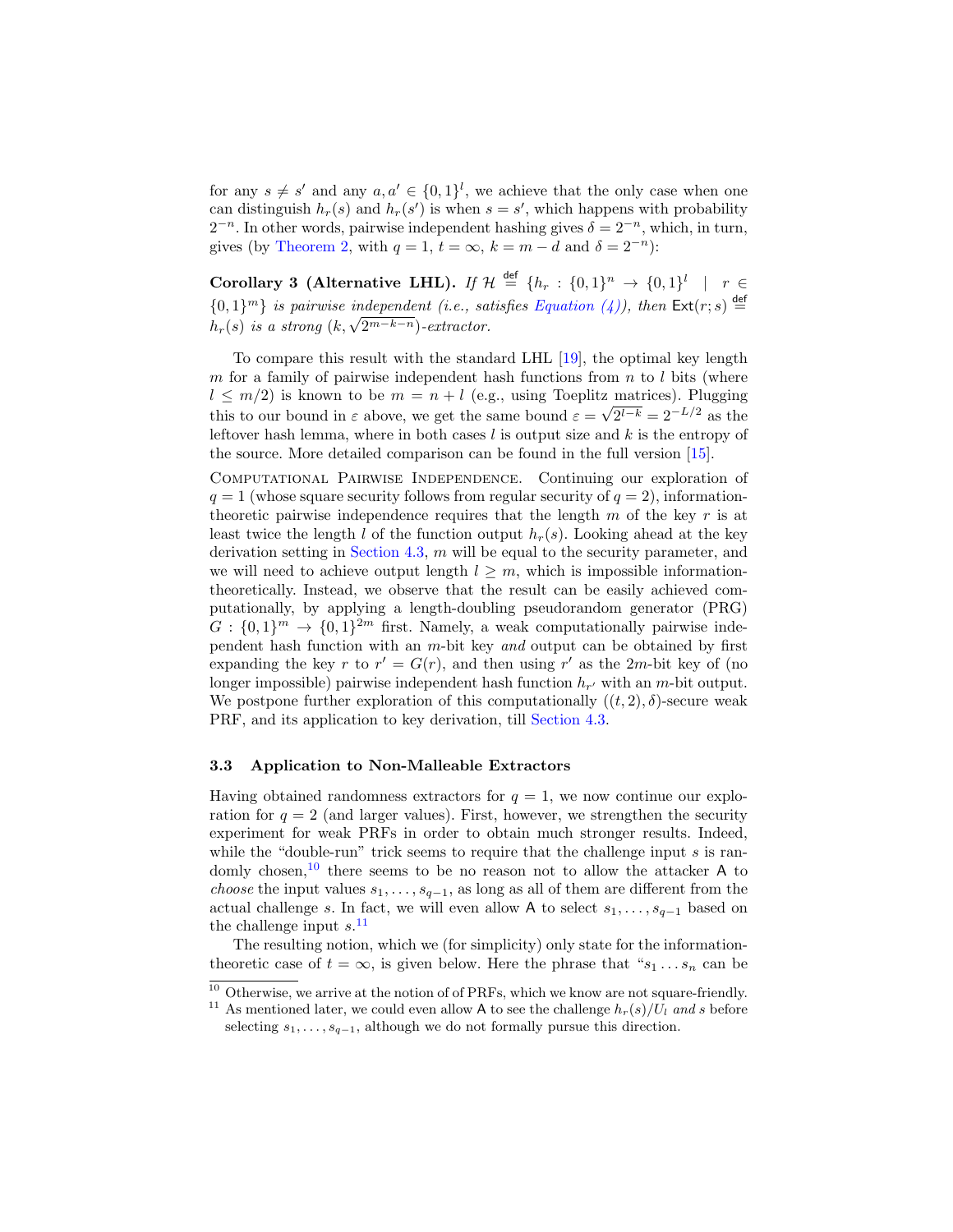arbitrarily correlated to s" means that the unbounded attacker A (implicit in the definition below) chooses  $s_1 \dots s_{q-1}$  as a function of s.

**Definition 6 (weak**  $(q, \delta)$ **-wise independence).** A family H of functions  $\{h_r: \{0,1\}^n \to \{0,1\}^l \mid r \in \{0,1\}^m\}$  is weakly  $(q, \delta)$ -wise independent, if for  $r \leftarrow U_m$ ,  $s \leftarrow U_n$ , and for  $s_1, \dots, s_{q-1} \in \{0,1\}^n$  that are distinct from and arbitrarily correlated to s, we have

$$
SD(h_r(s), U_l | s, h_r(s_1), \cdots, h_r(s_{q-1})) \leq \delta
$$

The failure event F happens when one of the points  $s_i = s$ .

Notice that, unlike weak with PRFs, here ideal security  $\delta = 0$  is possible, since we explicitly require that  $s \notin \{s_1 \ldots s_{q-1}\}\.$  In fact, a (perfectly) q-wise independent hash function (where the analog of Equation  $(4)$  holds for larger q) is also weakly  $(q, 0)$ -wise independent.

Also observe that we can naturally view the above definition as a game between a challenger C and the attacker A, where  $(q-1)$  measures the "resources" of A (distinct from s points where he learns the true value of  $h_r$ ), and  $\delta$  is the advantage of distinguishing  $h_r(s)$  from random. In particular, we can naturally define the  $(q, \sigma_q)$ -square security of H (with random key  $r \leftarrow U_m$ ) and then use [Corollary 2](#page-5-1) to bound the security of H in the  $(m-d)$ -real<sub>2</sub> model, when using a weak key R with  $\mathbf{H}_2(R) \geq m - d$ . In fact, we can successfully apply the double-run trick above to show that H is  $(2q, q, \gamma)$ -simulatable, where, for the first time we have a non-zero failure probability  $\gamma = q/2^n$ . Indeed, to simulate the first virtual run of A, B simply chooses its own random point s and asks its value  $h_r(s)$ . The subtlety comes from the fact that both s and the the  $(q-1)$ -correlated values  $s_1 \ldots s_{q-1}$  might accidentally collide with the second (fortunately) random challenge  $s^j$ , making the resulting 'outer' attacker B illegal. Luckily, the probability that a random  $s'$  collides with any of these  $q$  values is at most  $\gamma \leq q/2^n$ , indeed.

<span id="page-11-0"></span>**Theorem 3.** If function family H is weakly  $(2q, \delta)$ -wise independent, then H is  $(q, (\delta + q/2^n)/2)$ -square secure, as well as weakly  $(q, \varepsilon)$ -wise independent in the  $(m-d)$ -real<sub>2</sub> model, where  $\varepsilon = \sqrt{(\delta + \frac{q}{2^n}) \cdot 2^{d-1}}$ .

NON-MALLEABLE EXTRACTORS. Next, we consider the case of  $q = 2$ , where the notion of  $(2, \varepsilon)$ -wise independence in the  $k = (m - d)$ -real<sub>2</sub> model becomes a non-malleable extractor [\[14\]](#page-21-2) (for Renyi entropy; the case  $q = 1$  collapses to the setting of weak PRF considered in the previous section).

Definition 7 (Non-Malleable Extractors). We say that an efficient function nmExt :  $\{0,1\}^m \times \{0,1\}^n \to \{0,1\}^l$  is a  $(k,\varepsilon)$ -non-malleable extractor, if for all R (over  $\{0,1\}^m$ ) with  $\mathbf{H}_2(R) \geq k$ , for random S (uniform over  $\{0,1\}^n$ ), and for all functions  $g: \{0,1\}^n \to \{0,1\}^n$ , s.t.  $g(s) \neq s$  for all s, we get

 $\mathsf{SD}(\,\, \mathsf{nmExt}(R;S)\,\, , \,\, U_l \mid \,\, S, \mathsf{nmExt}(R;g(S)) \,\, ) \leq \varepsilon$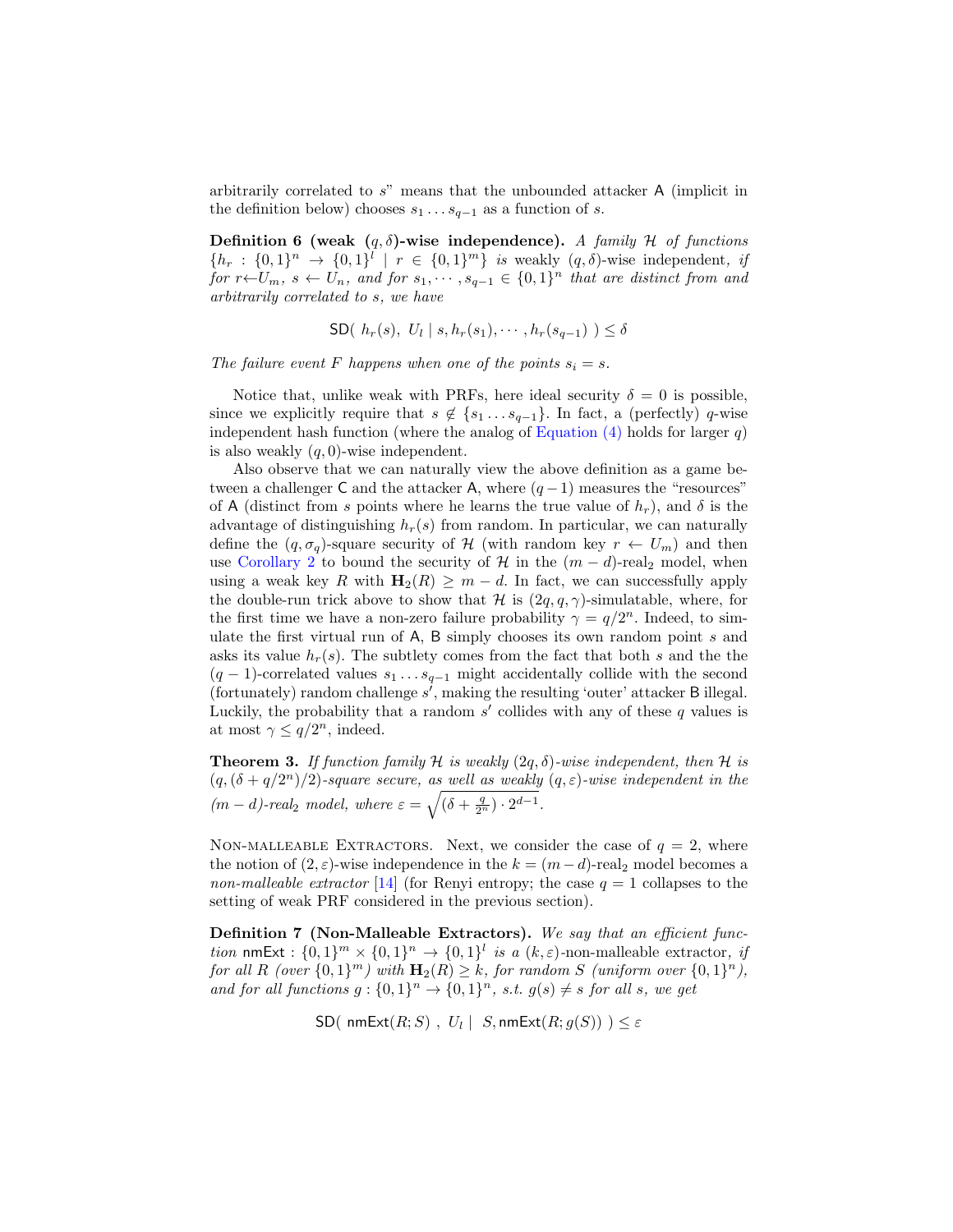Applying [Theorem 3](#page-11-0) to (perfectly) 4-wise independent hash functions (i.e.,  $2q = 4, \delta = 0, k = m - d$ , we get:

<span id="page-12-0"></span>Corollary 4 (Non-Malleable Extractors). If  $\mathcal{H} \stackrel{\mathsf{def}}{=} \{h_r : \{0,1\}^n \to \{0,1\}^l \,\mid\,$ coronary  $\exists$  (iven-ivaluation is the numerical strategy of  $r \in \{0,1\}^m$ ) is  $4$ -wise independent, then numeric(r; s)  $\stackrel{\text{def}}{=} h_r(s)$  is a  $(k, \sqrt{2^{m-k-n}})$ . non-malleable extractor.

For a simple instantiation, let  $\mathcal H$  be the following (optimal) 4-wise independent hash function with known parameters  $n = m/2$  and  $l = m/4$  (using BCH codes; see [\[21\]](#page-21-3)). The key  $r \in \{0,1\}^m$  is viewed as a tuple of 4 elements  $(r_1, r_2, r_3, r_4)$  in  $GF[2^{m/4}] = GF[2^l]$ , and a seed  $s \in \{0, 1\}^n \setminus 0^n$  is viewed as a non-zero point in  $GF[2^n]$ . Then, the m-bit value of  $(s||s^3)$  is viewed as 4 elements  $(s_1, s_2, s_3, s_4)$  in  $GF[2^l]$ , and the *l*-bit output of the function is set to  $h_r(s) = r_1 \cdot s_1 + \ldots + r_4 \cdot s_4$ . Using [Corollary 4,](#page-12-0) this simple function is a  $(h_r(s) = r_1 \cdot s_1 + \ldots + r_4 \cdot s_4$ . Using Coronary 4, this simple function is a  $(k, \sqrt{2^{m/2-k}})$ -non-malleable extractor with an output of size  $l = m/4$ . Quite surprisingly, this noticeably improves a much more complicated initial construction of non-malleable extractors of [\[10\]](#page-20-4). That result could only extract  $l = k/2 - m/4 - \Omega(\log m) - \log(1/\varepsilon) \ll m/4$  bits, and relied on an unproved conjecture in number theory. In particular, even for one-bit output, it achieved slightly worse security  $\varepsilon' = O(\text{poly}(n)) \cdot \sqrt{2^{m/2-k}}$ .

As mentioned earlier, the same final construction was independently discovered by Li [\[21\]](#page-21-3) with a different, more direct proof. We believe that our modular approach might have some advantages (beyond simplicity). For example, in addition to generalizing to larger values of  $q$  (an observation also made by Li  $[21]$ ), it appears that our approach seamlessly tolerates more elaborate variants of nonmalleable extractors, such as when the points  $s_1, \ldots, s_{q-1}$  could also depend on the challenge  $h_r(U_m)/U_l$ . It is not immediately clear if the same easily holds for the proof of [\[21\]](#page-21-3).

#### <span id="page-12-1"></span>3.4 Side Information

So far we presented our results assuming  $H_c(R) \geq m - d$  from the perspective of our attacker A. In some settings, such as the key derivation setting in [Section 4](#page-13-0) below, R itself is derived using some procedure, at the end of which the attacker A gets some side information  $S$  about  $R$ . To deal with this natural generalization, we define average-case (aka conditional) collision entropy  $\mathbf{H}_2(R|S) \stackrel{\text{def}}{=} -\log \left( \mathbb{E}_{s \leftarrow S} \left[ \sum_r \Pr[R = r | S = s]^2 \right] \right)$  and average-case min-entropy  $\mathbf{H}_{\infty}(R|S) \stackrel{\text{def}}{=} -\log(|\mathbb{E}_{s\leftarrow S}| \max_{r} \Pr[R=r|S=s]|)$ , which then allows one to define the average-case  $(m - d)$ -real<sub>c</sub> model, after which one can easily generalize our basic [Lemma 1](#page-4-1) and [Lemma 2](#page-5-0) to the average-case setting. We defer these (rather straightforward) details to the full version [\[15\]](#page-21-15), here only stating the required generalization of [Lemma 1](#page-4-1) and [Lemma 2.](#page-5-0)

<span id="page-12-2"></span>**Lemma 5.** For any real-valued function  $f(r, s)$  and any random variables  $(R, S)$ , where  $|R| = m$ :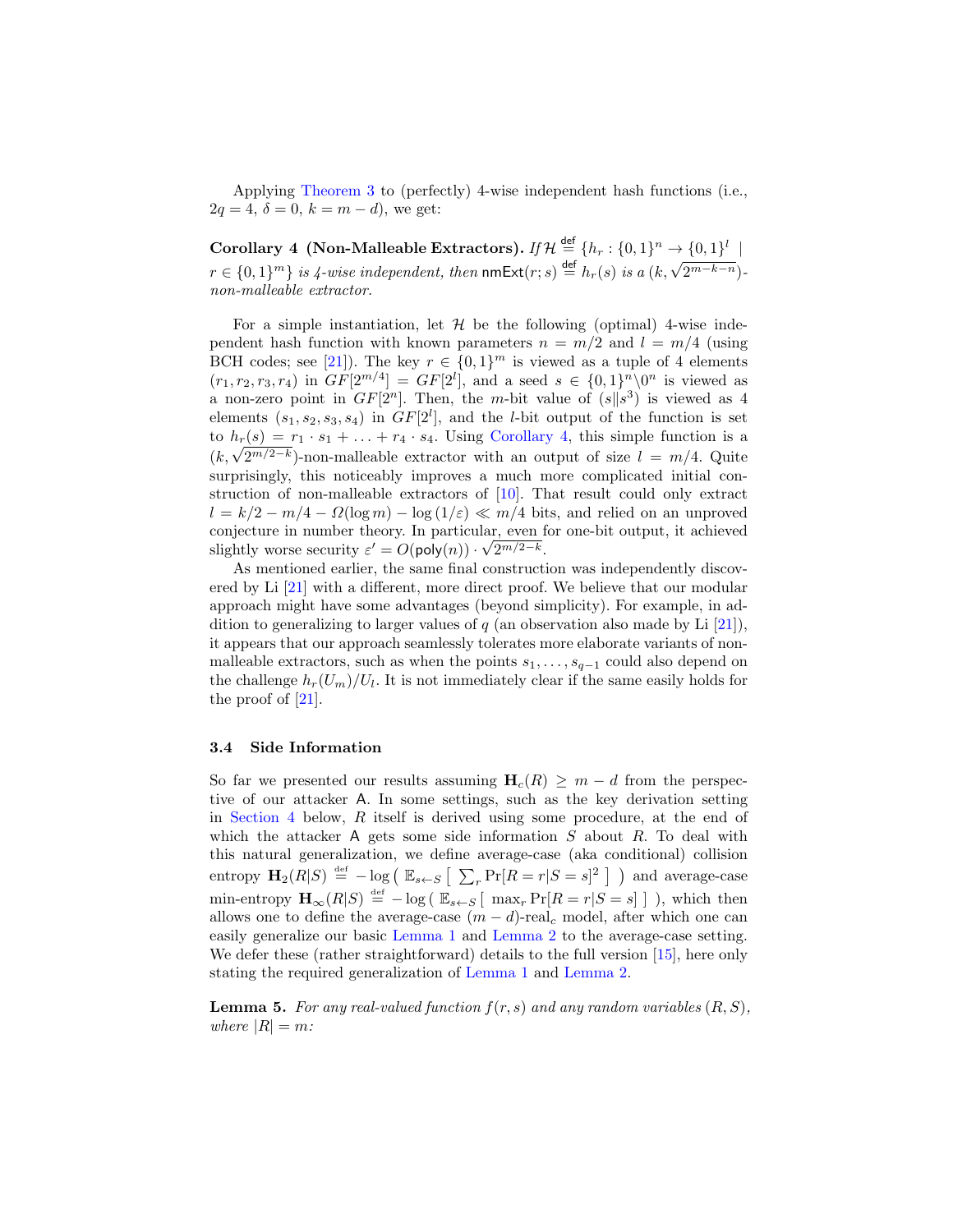(a) If 
$$
\mathbf{H}_{\infty}(R | S) \ge m - d
$$
 and  $f \ge 0$ , then  $\mathbb{E}[f(R, S)] \le 2^d \cdot \max_s \mathbb{E}[f(U_m, s)].$   
\n(b) If  $\mathbf{H}_2(R | S) \ge m - d$ , then  $|\mathbb{E}[f(R, S)]| \le \sqrt{2^d \cdot \mathbb{E}[f(U_m, S)^2]} \le \sqrt{2^d \cdot \max_s \mathbb{E}[f(U_m, s)^2]}.$ 

# <span id="page-13-0"></span>4 Key Derivation Functions

So far we studied the security of various applications when their m-bit secret key is weak (i.e., has some entropy deficiency d). In many situations, one is given a source of randomness  $X$  of some, possibly different, length  $n$  and having some entropy k, and we need to first map it to the m-bit key R by means of some key derivation function (KDF)  $h: \{0,1\}^n \to \{0,1\}^m$ . As we will see, the source entropy  $k$  and the output length  $m$  play the most important role in this scenario, which leads to the following definition.

**Definition 8.** We define  $(k, m)$ -real<sub>c</sub> model (for  $c \in \{2, \infty\}$ ) as the key derivation setting, where a given KDF h with range  $\{0,1\}^m$  is applied to any source X with  $H_c(X) > k$ , to get a secret key  $R = h(X)$  (for some application in question).

As it turns out, in this level of generality deterministic key derivation is (essentially)<sup>[12](#page-13-1)</sup> impossible for all sources of entropy k (see [\[12\]](#page-20-6) for related discussion), so we will assume (and critically capitalize on) the existence of public randomness S. Depending on context, we will view such S either as a seed for  $h(X; S)$ , or as the description of h itself.

Having clarified the setting, we now turn to the question of designing such KDFs h for a given application P. First, when the source entropy  $k \geq m +$  $2\log(1/\varepsilon)$ , where  $\varepsilon$  is the desired security level for P, we can apply a good strong randomness extractor (e.g., by using LHL) to derive a key  $R$  which is (statistically)  $\varepsilon$ -close to  $U_m$  (even conditioned on the seed S). In practice, however, many sources do not have this much entropy, so we will consider the more challenging (and, often, more realistic) case when  $k$  is (noticeably) less than  $m+2\log(1/\varepsilon)$ . We will divide our study intro three complementary approaches.

First, in [Section 4.1](#page-14-0) we will leverage the rich body results we obtained in [Section 3](#page-4-2) for dealing with "square-friendly" applications, and show that randomness condensers (instead of more demanding extractors) are precisely the right primitives to obtain improved key derivation results for all square-friendly applications. This will lead to the improved variant of LHL discovered by Barak et al. [\[1\]](#page-20-7), but in a more modular and, arguably, intuitive manner. Interestingly, the parameters of standard extractors (i.e., standard LHL) will also "pop-up" to cover all (even non-square-friendly) applications when  $k \geq m + 2 \log(1/\varepsilon)$ .

Second, in [Section 4.2](#page-16-1) we turn to a more challenging seed-dependent setting, considered by Dodis et al.  $[12]$ , where the distribution on the source X could depend on the public seed S. This more or less follows the presentation of [\[12\]](#page-20-6), and is included in this work mainly for completeness and modularity of exposition.

<span id="page-13-1"></span> $\frac{12}{12}$  Except maybe in the model of uniform adversaries, not considered here.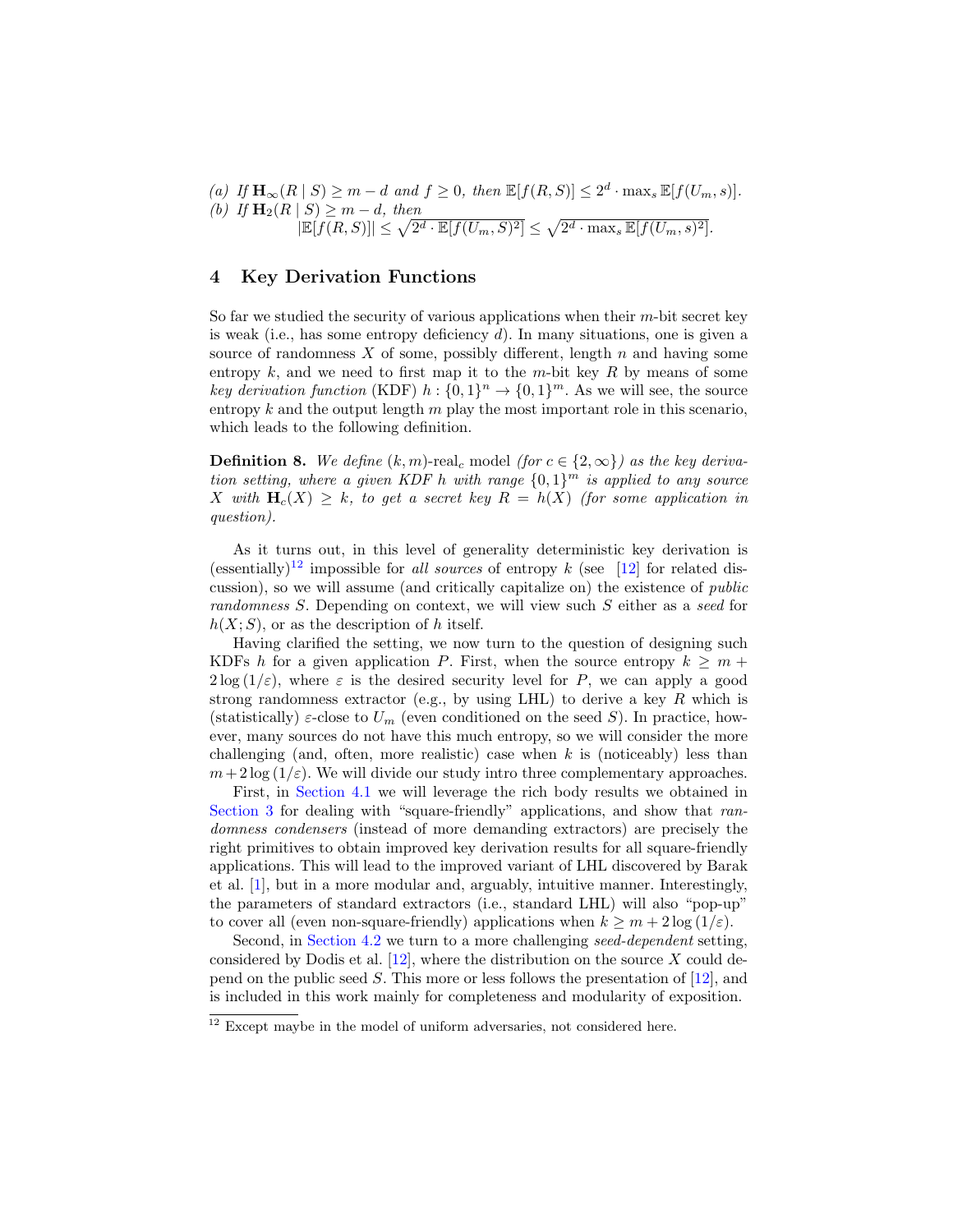Finally, while the results of the previous subsections were interesting mainly from the perspective of the presentation, in [Section 4.3](#page-17-0) we consider the ("seedindependent") setting where the results of [Section 4.1](#page-14-0) lead to poor parameters. Namely, when the application  $P$  is either non-square-friendly, or has poor exact security  $\varepsilon$  to withstand the multiplicative  $2^d$  loss incurred by our prior techniques. This will be done by capitalizing on our setting of public randomness to design a square-friendly key derivation function h. This has the advantage that the security of this key derivation step only needs to be analyzed with uniform X (i.e., in the ideal model), and our prior results will immediately imply the security of h in the real model. Moreover, instead of using the security of our final application  $P$  (which, as we said, leads to poor parameters), we will view the process of key derivation as a new application  $P'$  of its own! In particular, if the resulting key  $R = h(X)$  will be pseudorandom, we can use it for any 'outer' P, irrespective of P's security or "square-friendliness".

We notice that a less optimized variant of this idea was already proposed by [\[1\]](#page-20-7), who noticed that a weak PRF  $h_X$ — with public randomness S viewed as the input to  $h_X$  — is precisely the square-friendly primitive we are looking for. In this work we take this observation one step further, by capitalizing on the fact that h only needs to be secure for *two queries* in the ideal model (and, hence, one query in the real model). This leads to a simple (computationally-secure) construction of such a KDF  $h$  using length-doubling PRGs, already mentioned at the end of [Section 3.2.](#page-8-1) As an unexpected consequence, also mentioned in the Introduction, our new KDF will give us an interesting (and often more favorable) alternative to the dense model theorem [\[28,](#page-21-5)[27,](#page-21-6)[16,](#page-21-7)[17\]](#page-21-8).

#### <span id="page-14-0"></span>4.1 Condensers and Improved Leftover Hash Lemma

Recall, in the  $(k, m)$ -real<sub>c</sub> model we have an n-bit source X having  $H_c(X) \geq$  $k$ , and we wish to derive an m-bit key R from X. Moreover, the results on [Section 3](#page-4-2) — in particular [Corollary 1](#page-4-0) (for  $c = \infty$ ) and [Corollary 2](#page-5-1) (for  $c = 2$ ) — show that all we need from our KDF h is to ensure that  $H_c(R) \geq m - d$  to ensure security degradation of the order  $2<sup>d</sup>$ . Remembering the fact that our key derivation has a public seed  $S$ , which means that  $R$  should have entropy even given S. Fortunately, by the results of [Section 3.4](#page-12-1) all our results in [Section 3](#page-4-2) hold with respect to the side information S. Thus, we naturally arrive at the following definition.

**Definition 9 (Condensers).** Let  $c \in \{2, \infty\}$ . We say that an efficient function Cond :  $\{0,1\}^n \times \{0,1\}^v \to \{0,1\}^m$  is a  $(\frac{k}{n} \to \frac{m-d}{m})_c$ -condenser if for  $\mathbf{H}_c(X) \geq k$ and uniformly random S we have  $\mathbf{H}_c$  (Cond $(X;S)$  | S )  $\geq m-d$ .

Both  $H_{\infty}$ - and  $H_2$ - condensers are useful in cryptography. The former connects well with [Lemma 1](#page-4-1) (formally, its extension [Lemma 5\(](#page-12-2)a)) and [Corollary 1,](#page-4-0) and the latter is more in line with [Lemma 2](#page-5-0) (formally, its extension Lemma  $5(b)$ ) and [Corollary 2.](#page-5-1) In the sequel, though, we will only use  $H_2$  (and let  $c = 2$  hereafter) since it seems to give stronger final bounds (even for unpredictability ap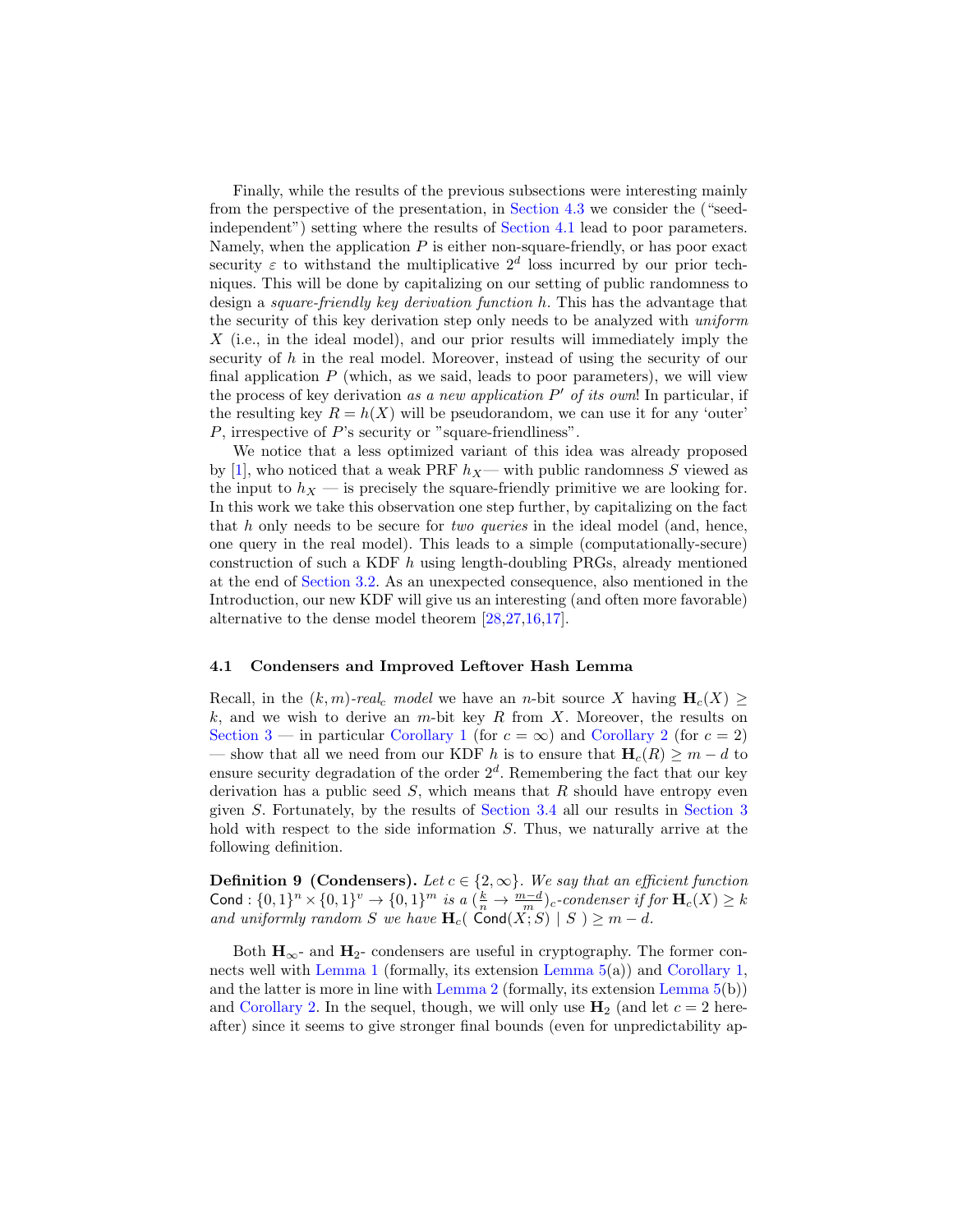plications!), and applies to more cases (e.g. square-friendly indistinguishability applications). See [\[12\]](#page-20-6) for more discussion.

We now recall the notion of universal hashing  $[6]$  and explicitly prove a well-known folklore<sup>[13](#page-15-2)</sup> that universal hashing gives very good randomness condensers.

Definition 10 (Universal Hashing). A family of functions  $\mathcal{G} \stackrel{\mathsf{def}}{=} \{g_s \,:\, \{0,1\}^n \rightarrow$  $\{0,1\}^m$  |  $s \in \{0,1\}^v$  is universal, if for any distinct  $x_1, x_2 \in \{0,1\}^n$  we have

$$
\Pr_{s \leftarrow U_v}[g_s(x_1) = g_s(x_2)] = 2^{-m}
$$

<span id="page-15-0"></span>**Lemma 6.** Universal hash function family  $\mathcal{G} \stackrel{\text{def}}{=} \{g_s \; : \; \{0,1\}^n \to \{0,1\}^m \; \mid \; s \in$  $\{0,1\}^v\}$  defines a  $(\frac{k}{n} \to \frac{m-d}{m})_2$ -condenser Cond $(x; s) \stackrel{\text{def}}{=} g_s(x)$ , where  $2^d = 1 +$  $2^{m-k}$ .

Proof. We directly analyze the collision probability by estimating the probability that two independent samples  $X_1$  and  $X_2$  of X collide under  $g_S$ . The latter is done by conditioning on whether  $X_1$  and  $X_2$  collide among themselves, and using the universality of  $G$  to tackle the case of no collision:

$$
Pr[g_S(X_1) = g_S(X_2)] \le Pr[X_1 = X_2] + Pr[g_S(X_1) = g_S(X_2) \land X_1 \neq X_2]
$$
  

$$
\le 2^{-k} + 2^{-m} = 2^{-m} \cdot (2^{m-k} + 1) = 2^{d-m}
$$

Instead of composing this result with [Lemma 2/](#page-5-0)[Lemma 5\(](#page-12-2)b), we use a slightly different version of these lemmas (whose proof is very similar as well, and is omitted) leading to improved final results.

**Lemma 7** ([\[1\]](#page-20-7)). For any (deterministic) real-valued function  $f: \{0, 1\}^m \to \mathbb{R}$ and any random variable R with  $\mathbf{H}_2(R) \geq m - d$ , we have

$$
|\mathbb{E}[f(R)] - \mathbb{E}[f(U_m)]| \leq \sqrt{2^d - 1} \cdot \sqrt{\mathbb{E}[f(U_m)^2]} \tag{5}
$$

More generally, when side information S is present, and  $\mathbf{H}_2(R \mid S) \geq m-d$ , we have:

$$
|\mathbb{E}[f(R,S)] - \mathbb{E}[f(U_m, S)]| \le \sqrt{2^d - 1} \cdot \sqrt{\mathbb{E}[f(U_m, S)^2]} \tag{6}
$$

<span id="page-15-1"></span>Corollary 5 (Using Universal Hashing as KDF). If P is  $(T, \varepsilon)$ -secure and  $(T, \sigma)$ -square secure (in the ideal model), then using  $R = g_s(X)$  makes  $P(T, \varepsilon')$ secure in the  $(k, m)$ -real<sub>2</sub> model, where  $\varepsilon' \leq \varepsilon + \sqrt{\sigma \cdot 2^{m-k}}$ .

Reduced entropy loss for leftover hash lemma. Recalling the notion of entropy loss  $L \stackrel{\text{def}}{=} k - m$ , used in the earlier study of extractors, the bound of [Corollary 5](#page-15-1) can be rewritten as  $\varepsilon' \leq \varepsilon + \sqrt{\sigma \cdot 2^{-L}}$ . In particular, since any of Corollary 5 can be rewritten as  $\varepsilon \leq \varepsilon + \sqrt{\sigma \cdot 2^{-\nu}}$ . In application has square-security  $\sigma \leq 1$ , we get  $\varepsilon' \leq \varepsilon + \sqrt{\sigma \cdot 2^{-\nu}}$ .  $2^{-L}$ . This implicitly recovers the traditional application of the LHL, which argues that entropy loss

<span id="page-15-2"></span><sup>&</sup>lt;sup>13</sup> This argument is usually hidden inside the proof of the standard LHL, but here we find it worthy on its own.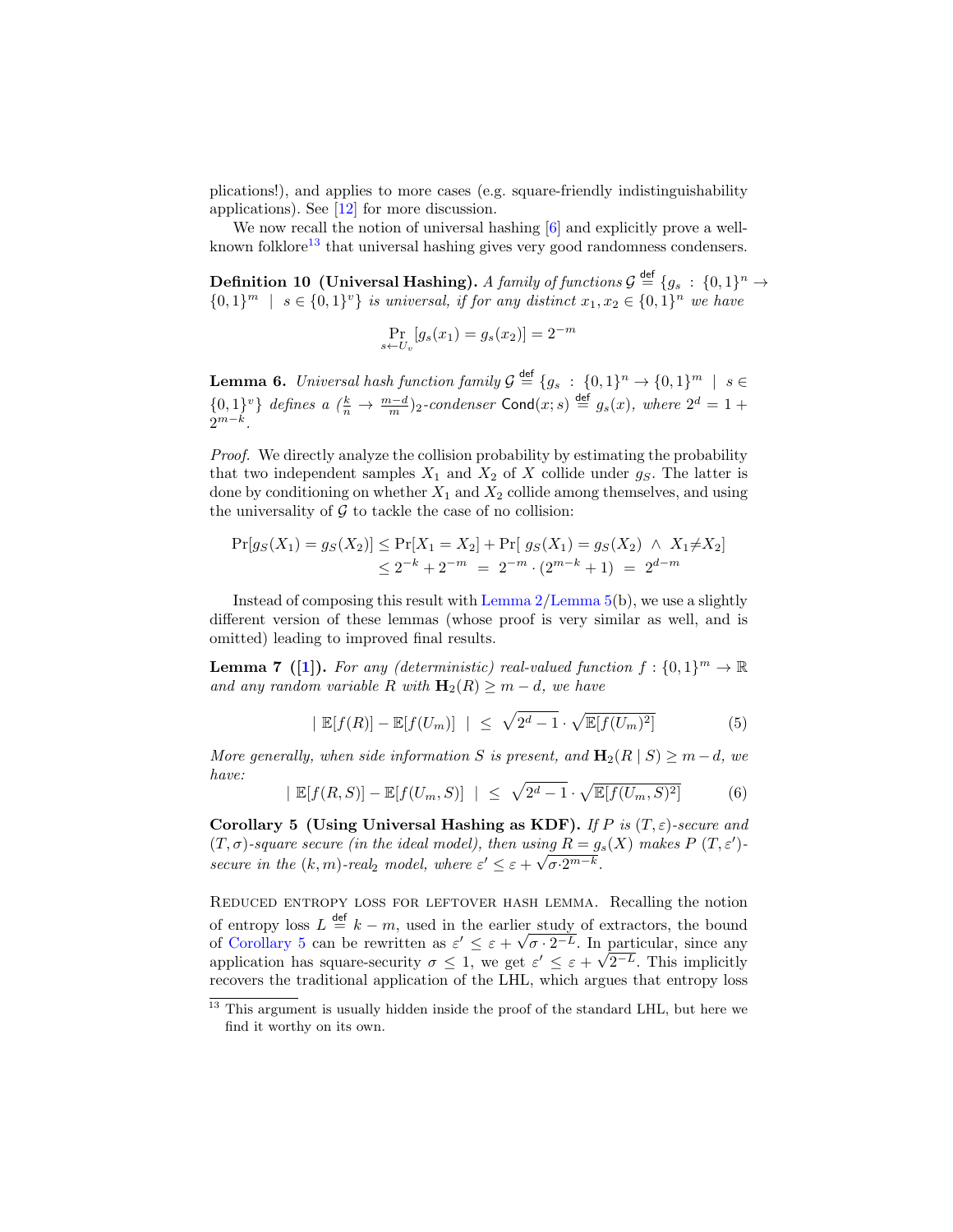$L \geq 2 \log (1/\varepsilon)$  is enough to ensure comparable security  $\varepsilon' \leq 2\varepsilon$  for any application P. More interestingly, we saw in [Section 3](#page-4-2) that many "square-friendly" applications, including all unpredictability applications and many indistinguishability applications, achieve  $\sigma \approx \varepsilon$ , in which case we get a bound  $\varepsilon' \leq \varepsilon + \sqrt{\varepsilon \cdot 2^{-L}}$ . Thus, to achieve  $\varepsilon' \approx \varepsilon$ , we only need to set  $L = \log(1/\varepsilon)$  for such applications, saving  $\log(1/\varepsilon)$  in the entropy requirement on X. More surprisingly, the resulting bound is meaningful even for negative  $L$ , in which case we are extracting more bits than the entropy  $k$  we have.

Finally, one can interpret [Corollary 5](#page-15-1) as the indication that the most challenging setting for key derivation occurs when the source X has length  $n = m$ , a result we will use in [Section 4.3.](#page-17-0) Indeed, when  $n = m$ , the value  $m - k$  is simply the *entropy deficiency* d of our source X. In particular, applying any of the results in [Section 3](#page-4-2) directly to  $X$  (without doing the key derivation) would incur a factor  $2^d = 2^{m-k}$  loss in security. Using [Corollary 5,](#page-15-1) we see that by applying an m-bit universal hash to any n-bit source  $X$ , we get the same security degradation  $2^{m-k}$  as if the derived m-bit key R had the same entropy k as the original *n*-bit source  $X!$ 

#### <span id="page-16-1"></span>4.2 Seed-Dependent Key Derivation

We now generalize the notion of a condenser to the seed-dependent setting, where the adversarial sampler  $A$  can depend on the seed  $S$  but is computationally bounded. This challenging setting was considered by [\[29\]](#page-21-13) in the context of seed-dependent *extractors*, where the authors made a pessimistic conclusion that the complexity of the seed-dependent extractor must be larger than that of the sampler A, making this notion not very useful for key derivation in practical applications. In contrast, we follow the result work of [\[12\]](#page-20-6) who showed that (strong enough) collision-resistant hash functions (CRHFs) must be seed-dependent condensers, and thus can be used as KDFs for all square secure applications, despite having much smaller complexity than the complexity of the sampler A. This partially explains the use of CRHFs as KDFs in practical applications.

Definition 11 (Seed-Dependent Condensers). An efficient function Cond :  $\{0,1\}^n \times \{0,1\}^v \rightarrow \{0,1\}^m$  is a  $(\frac{k}{n} \rightarrow \frac{m-d}{m}, t)_2$ -seed-dependent condenser if for all probabilistic adversaries  $A$  of size t who take a random seed  $s \leftarrow U_v$  and output (using more coins) a sample  $X \leftarrow A(s)$  of entropy  $\mathbf{H}_2(X|S) \geq k$ , we have  $\mathbf{H}_2$ ( Cond $(X;S)$  | S )  $\geq m-d$ .

**Definition 12 (CRHF).** A family of hash functions  $\mathcal{G} \stackrel{\text{def}}{=} \{g_s : \{0,1\}^n \to$  ${0,1}^m$  | s  $\in$   ${0,1}^v$ } is  $(t, \delta)$ -collision-resistant if for any (non-uniform) attacker B of size t, we have

$$
\Pr[g_s(x_1) = g_s(x_2) \land x_1 \neq x_2] \leq \delta
$$

<span id="page-16-0"></span>where  $s \leftarrow U_v$  and  $(x_1, x_2) \leftarrow B(s)$ .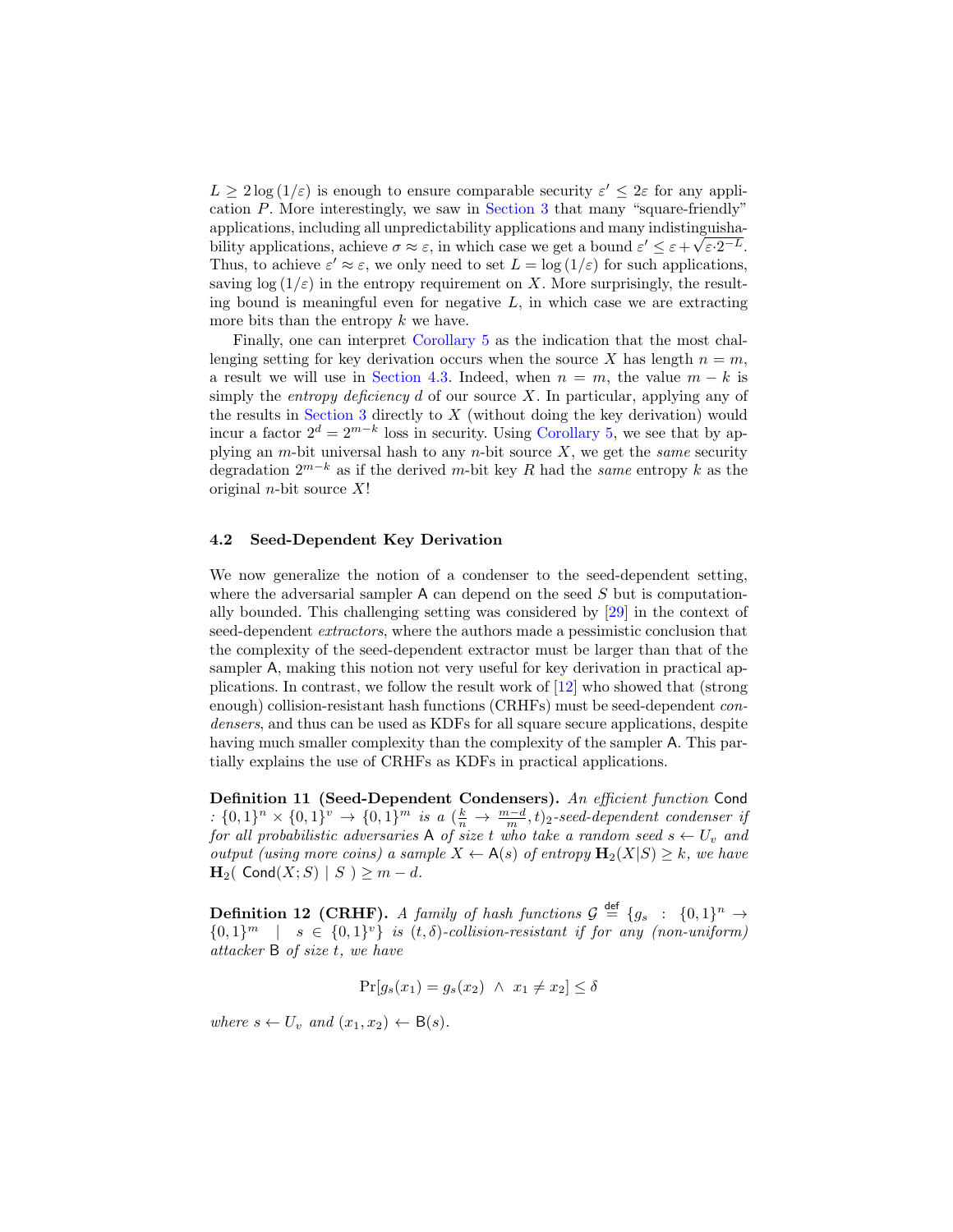${\bf Lemma}$  8  $\rm \,(CRHFs$  are seed-dependent condensers).  $A$   $family$  of  $(2t,{{D(t)}\over{2^m}})$ collision-resistant hash functions  $\mathcal{G} \stackrel{\text{def}}{=} \{g_s : \{0,1\}^n \to \{0,1\}^m \mid s \in \{0,1\}^v\}$ defines a seed-dependent  $(\frac{k}{n} \to \frac{m-d}{m}, t)_2$ -condenser Cond $(x; s) = g_s(x)$ , where  $2^d = 2^{m-k} + D(t).$ 

*Proof.* We estimate the collision probability of  $A(S)$  given S, but letting  $A(S)$ sample  $X_1, X_2 \leftarrow A(S)$ , and bounding the probability of collision as follows:

$$
\Pr[g_S(X_1) = g_S(X_2)] \le \Pr[X_1 = X_2] + \Pr[g_S(X_1) = g_S(X_2) \land X_1 \ne X_2]
$$
  
 
$$
\le 2^{-k} + D(t) \cdot 2^{-m} = 2^{-m} \cdot (2^{m-k} + D(t)) = 2^{d-m}
$$

where Pr[ $g_S(X_1) = g_S(X_2) \land X_1 \neq X_2$ ]  $\leq D(t)/2^m$ , since otherwise we can define an efficient collision-finding adversary  $B(S)$ , who simply runs the sampler  $A(S)$  twice to get the collision  $(X_1, X_2)$ .

In the above, the entropy deficiency d is essentially the logarithm of  $D(t)$ , which is a function on the sampler's complexity t. We note  $D(t) = \Omega(t^2)$  due to birthday attacks, and this bound can be achieved in the random oracle model. In general, it is reasonable to assume  $D(t) = \text{poly}(t)$  for strong enough CRHFs. Then, using the definition of condensers and [Corollary 2,](#page-5-1) we get the following surprising result, which partially explains the prevalent use of CRHFs (which do not appear to have any extraction properties based on their definition) for key derivation:

Corollary 6 (Using CRHFs as KDFs). If P is  $(T, \sigma)$ -square secure,  $\{g_s\}$  is a family of  $(2t, \frac{\text{poly}(t)}{2^m})$ -CRHFs, and X is a source produced by a sampler  $A(s)$ of complexity at most t and having  $\mathbf{H}_2(X|S) \geq k \geq m - O(\log t)$ , then using  $R = g_s(X)$  makes  $P(T, \varepsilon')$ -secure, where  $\varepsilon' \leq O(\sqrt{\sigma \cdot \text{poly}(t)})$ .

From an asymptotic point of view, for square-friendly applications (e.g. CPAsecure encryptions, weak PRFs, unpredictability primitives) with negligible ideal  $\varepsilon$  (and hence negligible  $\sigma \approx \varepsilon$ ), and all source samplers running in polynomial time t (all in the "security parameter"), we get negligible security  $\varepsilon' = O(\sqrt{\varepsilon \cdot \text{poly}(t)})$ in the real model.

### <span id="page-17-0"></span>4.3 Generic, Square-Friendly Key Derivation

Finally, we return to the "seed-independent" setting and turn to the question of generic key derivation for all applications  $P$ , by viewing the process of key derivation with public randomness as an application in itself! Indeed, we can imagine a game between the challenger  $C(x)$  and an attacker A, where  $C(x)$ sends the public randomness  $s$  in the first round, and then challenges  $A$  to distinguish the value  $r = h(x; s)$  from uniform. In fact, this is nothing more than the weak PRF game for  $q = 1$  considered in [Section 3.2,](#page-8-1)<sup>[14](#page-17-1)</sup> except we (confusingly)

<span id="page-17-1"></span> $14$  Alternatively, one can view this game as a *computational extractor*, where the extracted string  $r$  is only required to be pseudorandom.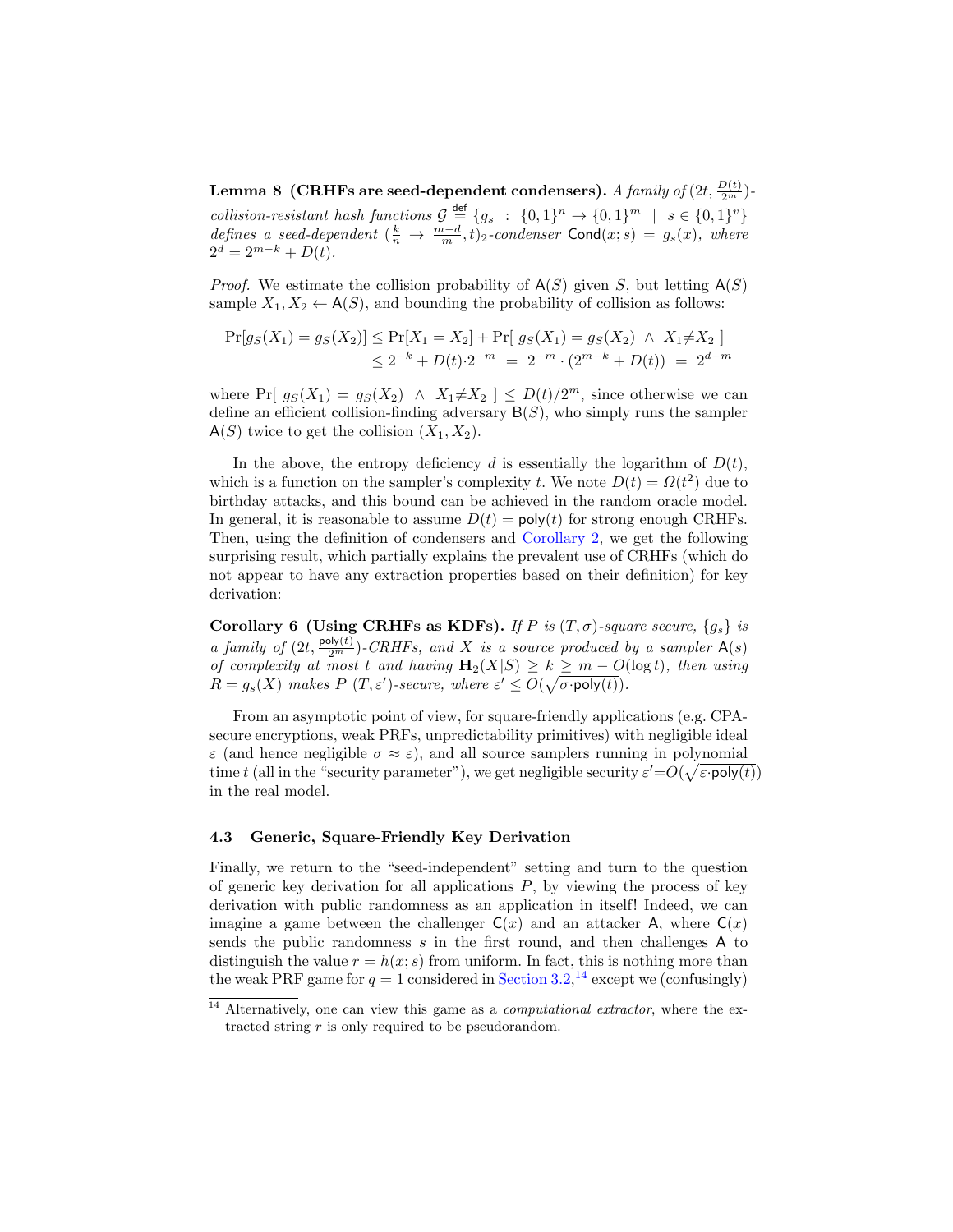"renamed" our secret r by x, and the derived key  $h_r(s)$  by  $r = h(x; s)$  (the input s kept its letter)! In particular, we saw that the weak PRFs are square-friendly, which means that all we need to do (not counting letter translation) in order to apply [Theorem 2](#page-9-0) is to design a "good enough"  $((t, 2), \delta)$ -secure weak PRF in the ideal model.

To do so, let us examine the parameters we need. First, as explained at the end of [Section 4.1,](#page-14-0) we will assume that our source length  $n = m$  (since we can always apply [Corollary 5](#page-15-1) to more or less reduce to this case). Thus, we need a  $((t, 2), \delta)$ -secure weak PRF where both the key (now called x) and the output (now called  $r$ ) are  $m$ -bit long. As explained at the end of [Section 3.2,](#page-8-1) we cannot achieve this result information-theoretically. Instead, we return to the "computational pairwise independent" construction sketched at the end of [Section 3.2,](#page-8-1) starting with a formal definition of a PRG.

**Definition 13 (PRG).** We say that a function  $G: \{0,1\}^m \rightarrow \{0,1\}^{2m}$  is a  $(2t, \varepsilon_{\text{prg}})$ -secure PRG if for any 2t-bounded attacker A,  $\Delta_{A}(G(U_m), U_{2m}) \leq \varepsilon_{\text{prg}}$ .

We now compose such a PRG G with any pairwise independent hash function (see [Equation \(4\)\)](#page-9-1)  $h_y: \{0,1\}^p \to \{0,1\}^m$ , where key length  $|y| = 2m$  (we will set the input length  $p \leq m$  shortly). For example, viewing  $y = (a, b)$ , where  $a, b \in GF[2^m]$  and  $s \in \{0, 1\}^p \subseteq GF[2^m]$ , we could set  $h_{a,b}(s) = a \cdot s + b$ . Recall, as discussed in [Section 3.2,](#page-8-1) the resulting family H is clearly a  $((\infty, 2), 2^{-p})$ -secure weak PRF, except its key y is too long  $(2m)$  bits instead of m). Therefore, we define the composed function  $h'_x: \{0,1\}^p \to \{0,1\}^m$ , with key  $x \in \{0,1\}^m$ , by  $h'_x(s) = h_{G(x)}(s)$ . A simple hybrid argument shows that the resulting hash family  $\mathcal{H}'$  is a  $((2t, 2), \varepsilon_{\text{prg}} + 2^{-p})$ -secure weak PRF. Combining this result with [Theorem 2,](#page-9-0) we finally get our key derivation function from  $m$ -to- $m$  bits:

<span id="page-18-0"></span>**Theorem 4.** If G is  $(2t, \varepsilon_{\text{prg}})$ -secure and H is pairwise independent, then the  $m$ -to-m-bit key derivation function  $h'_x(s) = h_{G(x)}(s)$  uses p bits of public randomness s and achieves  $(t, \sqrt{2^{d-1} \cdot (\varepsilon_{\text{prg}} + 2^{-p})})$ -security in the  $(m-d, m)$ -real<sub>2</sub>model.

In particular, if  $p = \log(1/\varepsilon_{\text{prg}})$ , then H' is  $(t, \sqrt{2^d \cdot \varepsilon_{\text{prg}}})$ -secure in the  $(m$  $d, m$ )-real<sub>2</sub>-model, and the derived key R can be used in any (even non-squarefriendly)  $(t, \varepsilon)$ -secure application P needing an m-bit key, giving  $(t, \varepsilon + \sqrt{2^d\cdot\varepsilon_{\textsf{prg}}})$ security for P in the  $(m - d, m)$ -real<sub>2</sub>-model.

Notice, the latter bound might be beneficial not only for non-square-friendly applications, where no other options are available, but also for square-friendly applications where  $\varepsilon \gg \varepsilon_{\text{prg}}$ . Also, the assumption  $p \geq \log(1/\varepsilon_{\text{prg}})$  is easy to achieve, since the standard " $a \cdot s + b$ " pairwise independent hash function achieves  $p = m$ , and  $m \gg \log(1/\varepsilon_{\text{prg}})$  for any m-to-2m-bit PRG. Hence, we never need to use more than m bits of public randomness.

Generic Key Derivation. We now combine [Theorem 4](#page-18-0) and [Corollary 5](#page-15-1) to tackle the case of a general  $n$ -to- $m$ -bit key derivation function. As before, we take a  $(2t, \varepsilon_{\text{prg}})$ -secure PRG  $G: \{0,1\}^m \to \{0,1\}^{2m}$  and a pairwise independent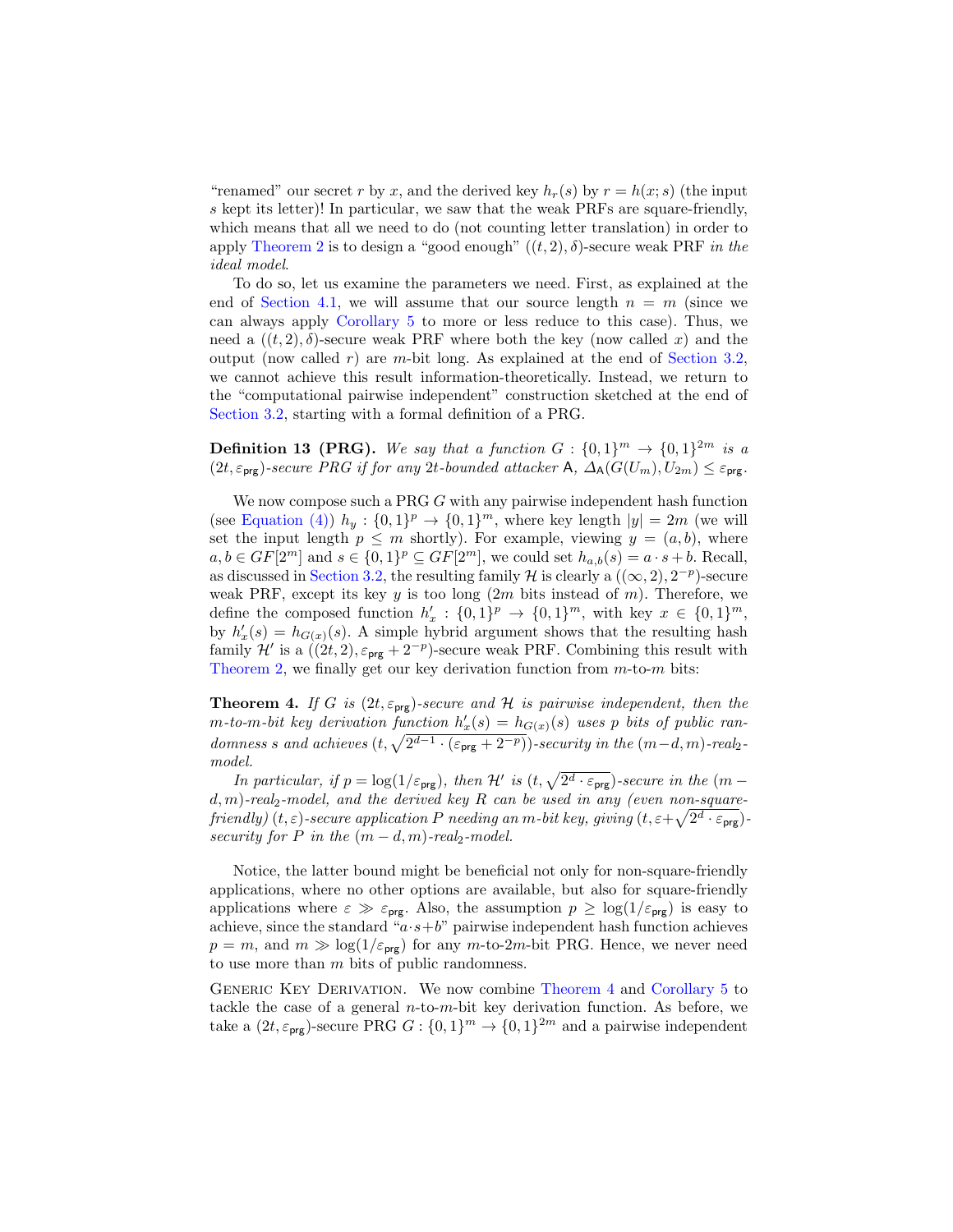family  $\mathcal{H} = \{h_y : \{0,1\}^p \to \{0,1\}^m \mid y \in \{0,1\}^{2m}\}\$  with  $p \geq \log(1/\varepsilon_{\text{prg}})$ , but now also use a universal family  $\mathcal{G} = \{g_s : \{0,1\}^n \to \{0,1\}^m \mid s \in \{0,1\}^v\}$ . Define the new hash family  $\mathcal{H}' = \{h'_{s,s'} : \{0,1\}^n \to \{0,1\}^m \mid s \in \{0,1\}^v, s' \in \{0,1\}^p\}$ by  $h'_{s,s'}(x) = h_{G(g_s(x))}(s').$ 

Before stating our final bound, we claim that we can instantiate  $\mathcal{H}'$  so that the amount of public randomness  $p + v$  it is at most max $(m, n)$ . Indeed, the size of s' can be made  $p = \log(1/\varepsilon_{\text{prg}}) \leq m$  bits. When  $n \leq m$ ,  $\mathcal G$  can be keyless and simply have the "never-colliding" identity function, so  $m = m + 0 = \max(m, n)$ total bits is enough. When  $n \geq m$ , the optimal key size of a universal hash family from *n* bits to *m* bits is  $v = n - m$  (by Toeplitz matrices construction, or, when  $n$  is a multiple of  $m$ , the "augmented" inner product construction discussed in [Section 3.2\)](#page-8-1). This gives total number of bits at most  $m + (n - m) = n =$  $\max(m, n)$ .

Using [Corollary 5](#page-15-1) to analyze the 'inner'  $n$ -to- $m$ -bit KDF with parameters of the 'outer'  $m$ -to- $m$ -bit KDF given by [Theorem 4,](#page-18-0) we get:

**Corollary 7.** If G is  $(2t, \varepsilon_{\text{prg}})$ -secure PRG, H is pairwise independent and G is universal, then the function family  $\mathcal{H}'$  above defines an n-to-m-bit key derivation function that uses  $p + v$  bits of public randomness and achieves  $(t, \varepsilon_{\text{prg}} +$  $\sqrt{2^{m-k} \cdot \varepsilon_{\text{prg}}}$ )-security in the  $(k, n)$ -real<sub>2</sub>-model.

In particular, the derived key  $R$  can be used in any (even non-square-friendly)  $(t, \varepsilon)$ -secure application P needing an m-bit key, giving  $(t, \varepsilon + \varepsilon_{\text{prg}} + \sqrt{2^{m-k} \cdot \varepsilon_{\text{prg}}}$ ) security for P in the  $(k, n)$ -real<sub>2</sub>-model.

Moreover,  $H$  and  $G$  can be instantiated so that the amount of public randomness  $p + v \leq \max(m, n)$ .

As before, the generic bound for  $P$  might be beneficial not only for nonsquare-friendly applications  $P$ , where no other options are available, but also for square-friendly applications where  $\varepsilon \gg \varepsilon_{\text{prg}}$ .

Alternative to Dense Model Theorem. Finally, as mentioned in the Introduction, the most unexpected consequence occurs when we apply it to  $P =$ G itself! In this case, while the initial value  $Y = G(X)$  need not be pseudorandom at all when  $\mathbf{H}_2(X) \geq m - d$ , our result in [Theorem 4](#page-18-0) implies that  $G(h_{G(X)}(S))$ is  $(t, \varepsilon_{\text{prg}} + \sqrt{2^d \cdot \varepsilon_{\text{prg}}})$ -pseudorandom, even conditioned on S.

Theorem 5 (Alternative to Dense Model Theorem).  $Assume G: \{0,1\}^m \to$  $\{0,1\}^{2m}$  is a  $(2t, \varepsilon_{\text{prg}})$ -secure PRG,  $\mathcal{H} = \{h_y : \{0,1\}^p \to \{0,1\}^m \mid y \in \{0,1\}^{2m}\}\$ is a pairwise independent family with  $p \geq \log(1/\varepsilon_{\text{prg}})$ , X is any seed distribution over  $\{0,1\}^m$  with  $\mathbf{H}_2(X) \geq m-d$ , and  $S \leftarrow U_p$  is a public random string (independent of  $X$ ). Then, for any t-bounded distinguishers  $A$  and  $B$ , we have

$$
\Delta_{\mathsf{A}}(\ h_{G(X)}(S) , U_m | S) \leq \sqrt{2^d \cdot \varepsilon_{\text{prg}}}
$$
  

$$
\Delta_{\mathsf{B}}(\ G(h_{G(X)}(S)) , U_{2m} | S) \leq \varepsilon_{\text{prg}} + \sqrt{2^d \cdot \varepsilon_{\text{prg}}}
$$

Thus,  $G(h_{G(X)}(S))$  is  $(t, \varepsilon_{\text{prg}} + \sqrt{2^d \cdot \varepsilon_{\text{prg}}})$ -pseudorandom conditioned on S.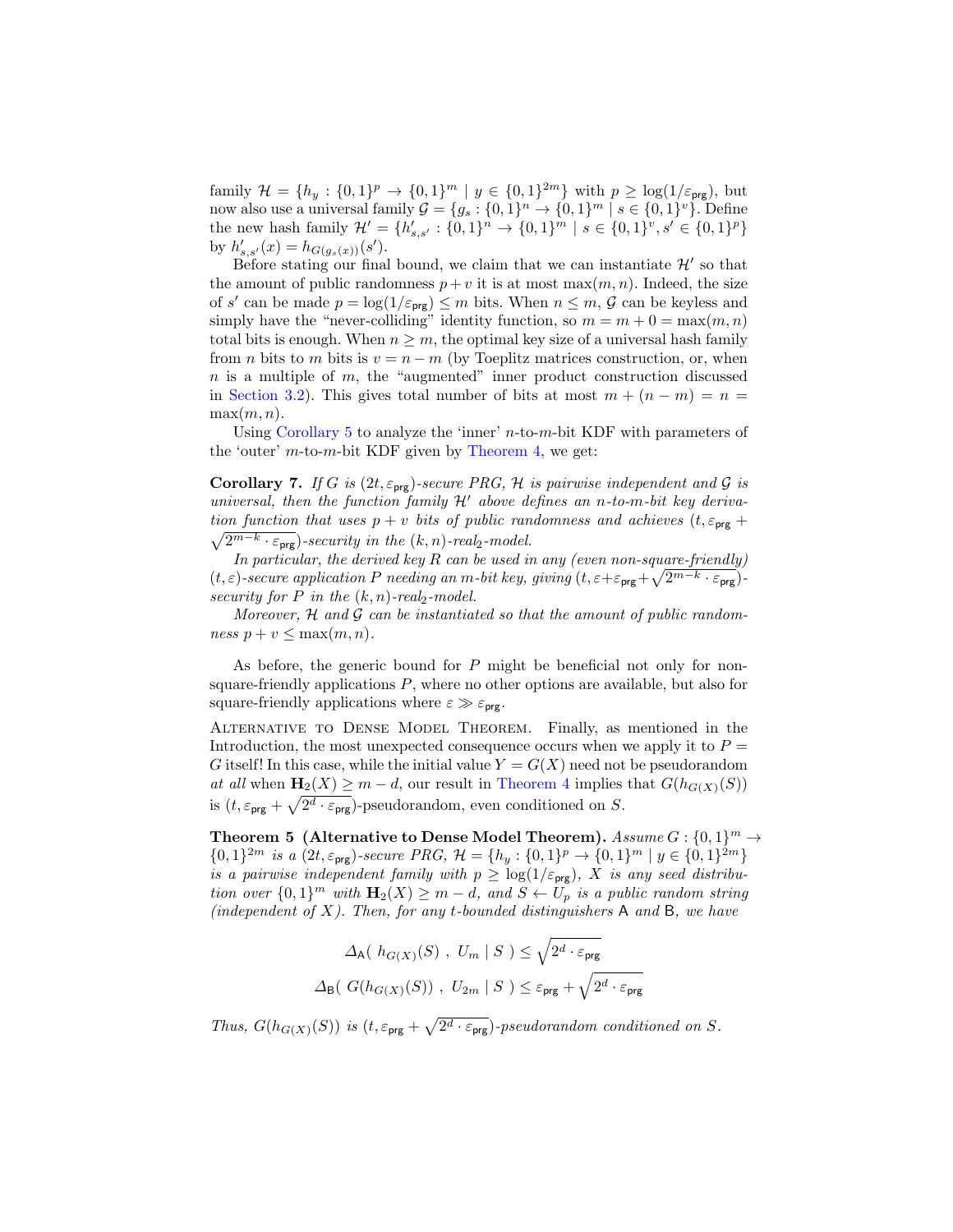We defer the detailed comparison with the results obtained via the standard dense model theorem [\[28,](#page-21-5)[27,](#page-21-6)[16,](#page-21-7)[17\]](#page-21-8) to the full version [\[15\]](#page-21-15) (but see the end of the Introduction for some highlights), where we also give a simple concrete instantiation of our approach.

Acknowledgements: Yevgeniy Dodis was supported by the NSF CNS Grants 1065134, 1065288, 1017471, 0831299 and Google Faculty Award. Yu Yu was supported by the National Basic Research Program of China Grant 2011CBA00300, 2011CBA00301, the National Natural Science Foundation of China Grant 61033001, 61172085, 61061130540, 61073174, 61103221, 11061130539, 61021004 and 60703031.

### References

- <span id="page-20-7"></span>1. Boaz Barak, Yevgeniy Dodis, Hugo Krawczyk, Olivier Pereira, Krzysztof Pietrzak, François-Xavier Standaert, and Yu Yu. Leftover hash lemma, revisited. In Phillip Rogaway, editor, CRYPTO, LNCS, pages 1–20. Springer, 2011.
- <span id="page-20-3"></span>2. Boaz Barak and Shai Halevi. A model and architecture for pseudo-random generation with applications to /dev/random. In Proceedings of the 12th ACM Conference on Computer and Communication Security, pages 203–212, 2005.
- <span id="page-20-2"></span>3. Boaz Barak, Ronen Shaltiel, and Eran Tromer. True random number generators secure in a changing environment. In Proceedings of the 5th Cryptographic Hardware and Embedded Systems, pages 166–180, 2003.
- <span id="page-20-1"></span>4. Xavier Boyen, Yevgeniy Dodis, Jonathan Katz, Rafail Ostrovsky, and Adam Smith. Secure remote authentication using biometric data. In Ronald Cramer, editor, Advances in Cryptology—EUROCRYPT 2005, volume 3494 of LNCS, pages 147– 163. Springer-Verlag, 2005.
- <span id="page-20-10"></span>5. Zvika Brakerski and Oded Goldreich. From absolute distinguishability to positive distinguishability. Electronic Colloquium on Computational Complexity (ECCC), 16:31, 2009.
- <span id="page-20-11"></span>6. J.L. Carter and M.N. Wegman. Universal classes of hash functions. Journal of Computer and System Sciences, 18:143–154, 1979.
- <span id="page-20-5"></span>7. Gil Cohen, Ran Raz, and Gil Segev. Non-malleable extractors with short seeds and applications to privacy amplification. In Proceedings of the 27th Computational Complexity, pages 110–124, 2012.
- <span id="page-20-9"></span>8. Nenad Dedic, Danny Harnik, and Leonid Reyzin. Saving private randomness in one-way functions and pseudorandom generators. In 5th Theory of Cryptography Conference, pages 607–625, 2008.
- <span id="page-20-8"></span>9. Yevgeniy Dodis, Jonathan Katz, Leonid Reyzin, and Adam Smith. Robust fuzzy extractors and authenticated key agreement from close secrets. In Cynthia Dwork, editor, Advances in Cryptology—CRYPTO 2006, volume 4117 of LNCS, pages 232–250. Springer-Verlag, 20–24 August 2006.
- <span id="page-20-4"></span>10. Yevgeniy Dodis, Xin Li, Trevor D. Wooley, and David Zuckerman. Privacy amplification and non-malleable extractors via character sums. In Proceedings of the 52nd IEEE Symposium on Foundation of Computer Science, pages 668–677, 2011.
- <span id="page-20-0"></span>11. Yevgeniy Dodis, Rafail Ostrovsky, Leonid Reyzin, and Adam Smith. Fuzzy extractors: How to generate strong keys from biometrics and other noisy data. SIAM Journal on Computing, 38(1):97–139, 2008.
- <span id="page-20-6"></span>12. Yevgeniy Dodis, Thomas Ristenpart, and Salil P. Vadhan. Randomness condensers for efficiently samplable, seed-dependent sources. In 9th Theory of Cryptography Conference, pages 618–635, 2012.